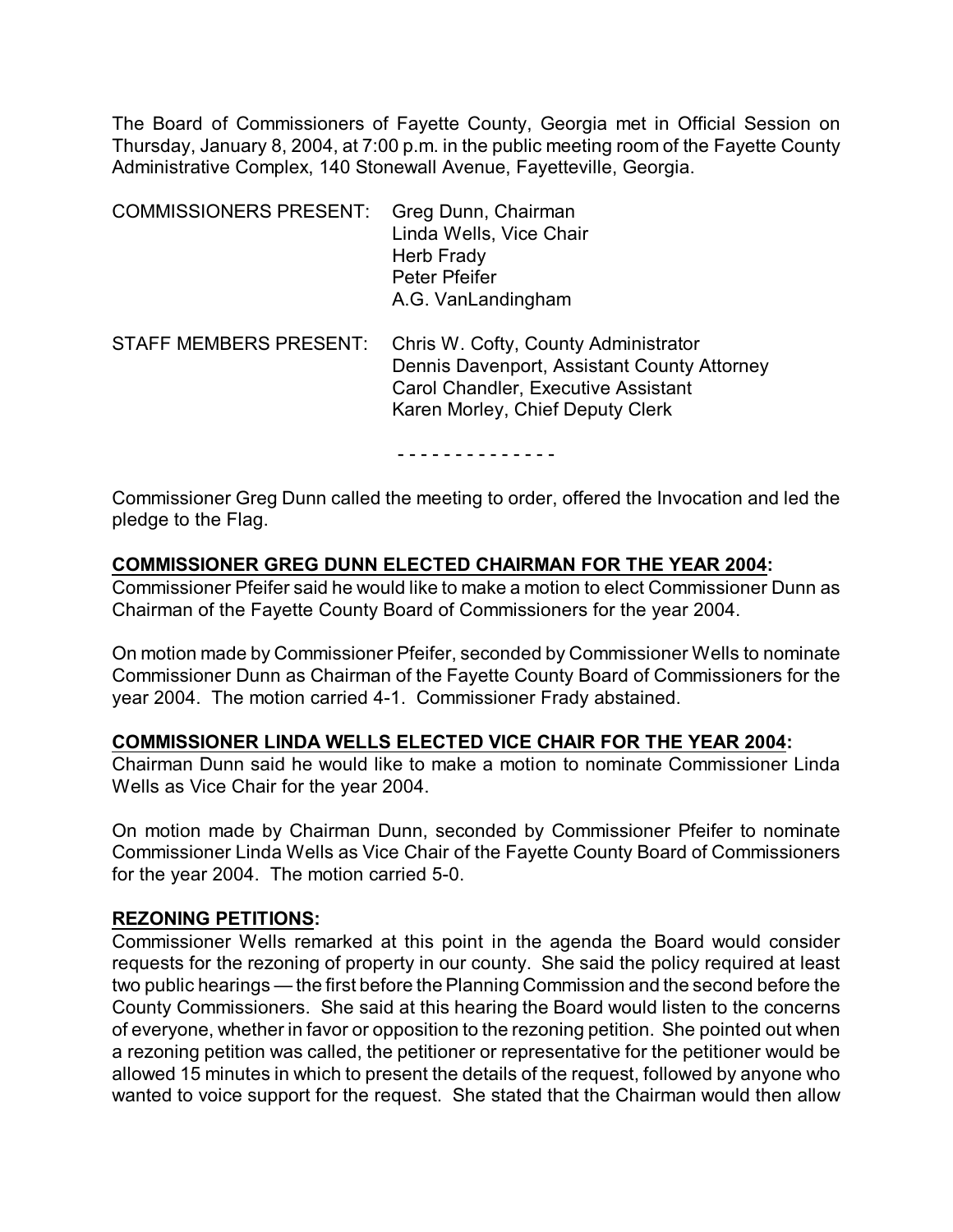all those individuals who were opposed to the rezoning to stand for a moment to display their opposition. She said the Chairman would then ask those individuals who wished to come to the podium to speak to remain standing so the Board and staff could get an idea of how to allocate its time. She said the Board would allow up to 3 minutes for each speaker. She said when the persons speaking in opposition had finished, the petitioner would be given an opportunity to rebut any of the points raised. She remarked in fairness to all parties, the petitioner would be entitled to equal time to address the Commissioners as all those in opposition.

Commissioner Wells further remarked that these hearings were a part of the permanent record and speaking at the podium with the microphone helped staff with their task of recording comments and ensured everyone being heard. She remarked when it was an individual's turn to speak that they come to the podium, state their name and address and direct their comments to the Board only. She asked that after individuals speak that they sign the sheet that would be provided by the Marshal in order for names to be spelled correctly for the record.

Commissioner Wells stated that the Board wanted to hear from everyone who had something to say and they would pay close attention to each point raised. She said it would not be necessary for the same point to be raised over and over. She thanked everyone for their participation and announced that the Zoning Administrator would begin introducing each request in the order they appeared on tonight's agenda.

#### **PETITION NO. RP-026-03:**

Acting Zoning Administrator Chris Venice read Petition No. RP-026-03, James H. Rutledge, Jr., Owner, and Sylvia Patterson, Agent, request to revise the recorded final. Plat of Adams Acres Subdivision, Phase II, to add property (5.00 acres) and add density (1 proposed lot) to an existing residential subdivision. She said this property was located in Land Lot 42 of the  $7<sup>th</sup>$  District, fronted on Adams Court, and was zoned R-70. She said the Planning Commission recommended approval 5-0 and staff recommended approval.

James Rutledge, Jr., owner, asked for the Board's consideration in approving his request. He said he would be glad to answer any questions.

Chairman Dunn asked Mr. Rutledge to explain his request to the audience.

Mr. Rutledge remarked that he was asking to redraw a plat of Adams Acres Subdivision Phase II to add five acres and a density of one lot to an existing residential subdivision. He said he had six acres in front of the property that landlocked the five acres. He said this would unlock the five acres so that he could build his daughter a house.

Chairman Dunn asked Mr. Rutledge for the total amount of acreage.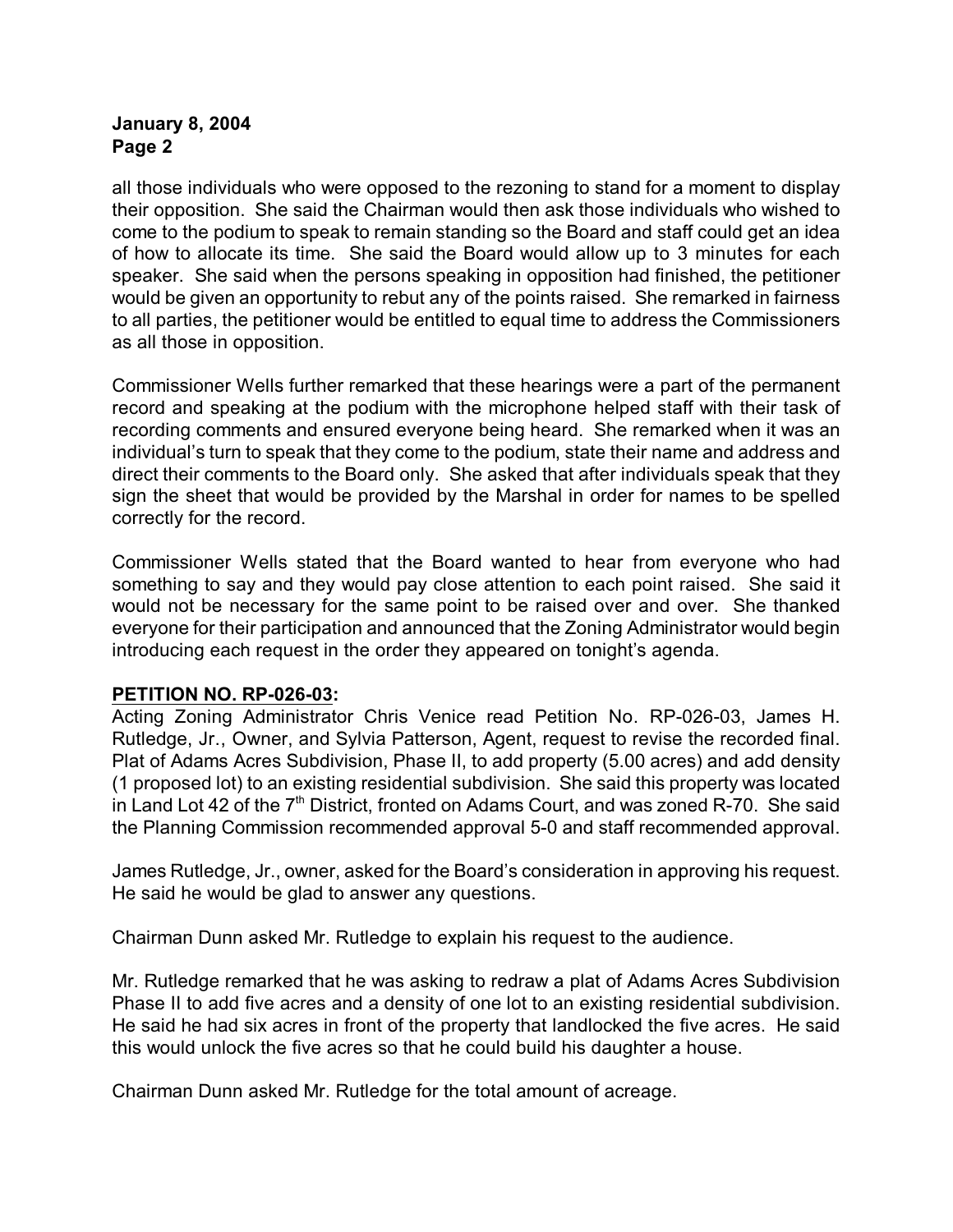Mr. Rutledge replied that there was a total of eleven acres plus. He said there was one home existing there already and he wanted to build another home. He said there was a five acre lot which was an old family lot and there was a six acre lot in the existing subdivision.

Chairman Dunn asked if anyone wished to speak in favor of this request. Hearing none, he asked if anyone wished to speak in opposition. Hearing none, he asked for the Board's pleasure in this matter.

On motion made by Commissioner Wells, seconded by Commissioner VanLandingham to approve Petition No. RP-026-03 as presented. The motion carried 5-0.

# **PETITION NO. 1117-03:**

Acting Zoning Administrator Chris Venice read Petition No. 1117-03, Caroline L. Wilson, Owner, and Joe Simpson-Rich, Agent, request to rezone 25.1 acres from A-R to R-20 to develop a single-family residential subdivision. She said this property was located in Land Lots 42 and 23 of the  $5<sup>th</sup>$  District and fronts on Inman Road. She said the Planning Commission recommended 4-1 with one condition and Staff recommended approval with one condition.

Tom Daniel stated he was the engineer and planner for Joe Simpson-Rich. He said he would like to present the Board with the up-to-date plats. He said this was a total 29 acre site located off of Inman Road. He remarked that the first three lots were currently zoned R-20 and the remaining property was A-G and R-40 mixed. He said he was requesting to bring the entire piece of property into a single conformity of R-20 zoning. He said to the north there was R-20 zoning, to the South and West there was R-20 and to the East was R-40. He said the plat before the Board was hopefully a revision that addressed the concerns that he had heard from the Planning and Zoning Commission. He said they fully intend to develop the homes in this subdivision to the minimum of R-40 standards and not the R-20 standards.

Chairman Dunn said in the Planning Commission minutes it stated that Mr. Daniel had stated that the petitioner intended to build the minimum 1,700 square foot house. He said this was not the standard for R-40.

Mr. Daniel replied that was correct. He said the minimum for R-40 was 1,500 square feet. He said would be staying at 1,700 square feet. He said the actual floor plan was for 1,750 square feet. He said a ten foot buffer was extended around the entirety of the property. He said staff had asked this of petitioner so that no one would be able to access this subdivision road and the subdivision road would be there these homes only. He said this buffer had been extended around this entirety property. He said they had shifted the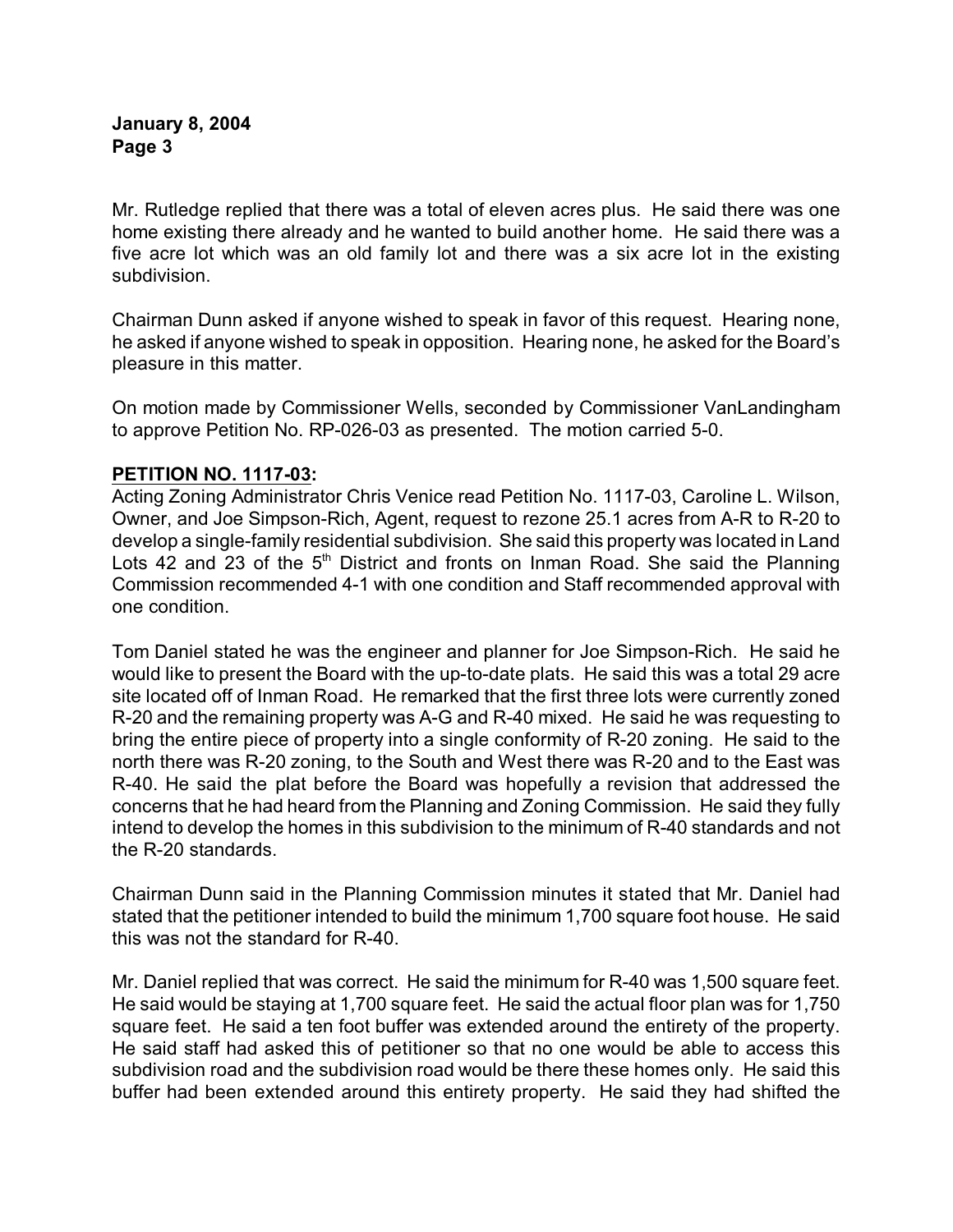access off Inman Road to the northern property and the entire buffer, detention areas and greenspace would be dedicated to the county for their greenspace. He said there was also an issue back at the southwest corner lot 20 as listed on the plat where there was some concern that the area in there was not well vegetated. He said petitioner was willing as stated in the Planning and Zoning meeting to work with that property owner and adequately buffer and screen that area from this home and the homes along that area. He said those were the main points that they had taken away from the Planning and Zoning meeting and also concerns from residents that he had spoken with. He said petitioner was aware that the area around the creek was wet and petitioner was prepared to do the necessary engineering studies at the time to validate the soils and any environmental concerns that would need to be dealt with in that particular area. He said they had walked the property but would not intensively study this until they got through the rezoning process.

Commissioner Wells asked for the location of Ms. Daniels' property.

Mr. Daniel replied that her property was the first property just south of the three lots.

Chairman Dunn said the record also indicated that if anyone had problems that Mr. Daniel would meet with them before coming before the Commissioners. He asked him if he had done that.

Mr. Daniel replied no, that they had not done all of that. He said he had spoken to Ms. Daniels personally and some others and tried to address these but with the holidays and all he had not been able to get there. He said they would continue to address any concerns.

Chairman Dunn asked if anyone wished to speak in favor of this request. Hearing none, he asked if anyone wished to speak in opposition. He asked those people to stand and he counted 40 people. He asked who wanted to speak at this meeting and seven responded that they wanted to speak.

Keith McCarter, 185 Cross Creek Trail, Fayetteville remarked that he had been a resident there for fourteen years. He said he understood that the developer wanted to commit to 1,700 square feet for the homes but R-40 would be the neighbors verification on that tract of property.

Brad Paullin, 180 Cross Creek Trail, Fayetteville felt Mr. Daniel had not bothered to get in touch with him about concerns. He said as a result of that he was concerned about what was being said about 1,700 square foot homes. He presented a petition to the Board. A copy of the petition, identified as "Attachment No. 1", follows these minutes and is made an official part hereof. He said this petition was in opposition to the zoning to R-20 and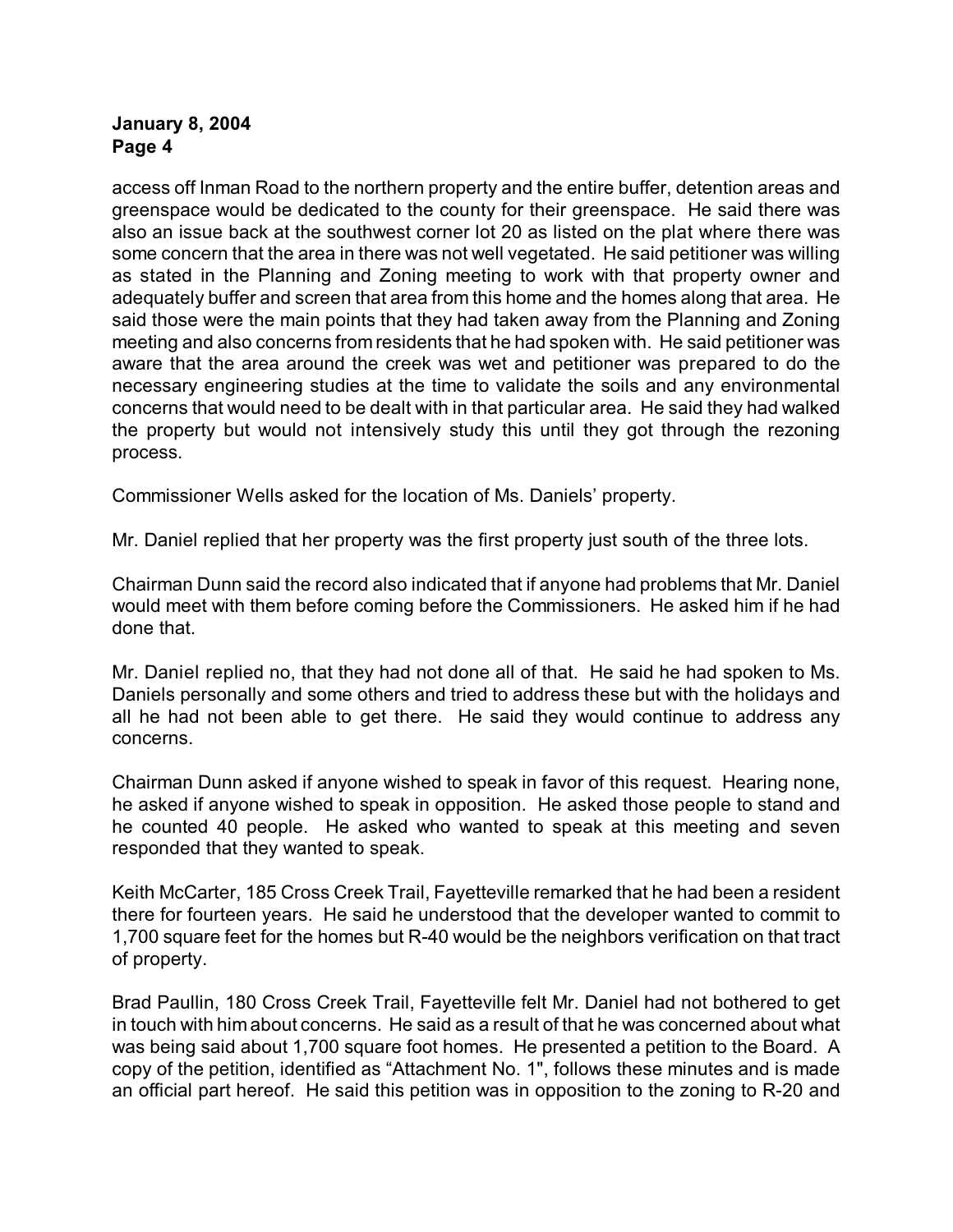consisted of ninety homeowners in Huntington Creek and Cross Creek Subdivisions. He said they were opposed to R-20 because they were currently zoned R-40 which was a more restrictive zoning. He said R-40 zoning would require larger homes. He said if R-20 zoning was accepted and smaller homes built in there, their homes would be compared against those homes and they would not be able to sell their properties. He said Mr. Daniel stated that they would be building 1,700 square foot homes but he had not done any testing on the property yet. He said if the developer was granted R-20 and realized later that he could not build 1,700 square foot homes there, the surrounding area would still be stuck with the R-20 zoning. He said this concerned him greatly. He said somebody later on could come back with a different project and it would be zoned R-20. He said there was really no reason why the property could not be zoned R-40. He remarked that developers try to request the lowest zoning restrictions because when they do get into problems later when streets are developed then they could always go back and at least cut corners where they needed to. He said if they needed to build smaller homes then there would be the potential. He said it would be to the developer's benefit to get the lowest zoning. He felt the developer was worried about going with the R-40 zoning and getting the most for his money. He said this property had been there for a long period of time for a good reason. He said there were wetlands on at least one third of this property and there could be a problem with lots perking for septic tanks. He said he attended the Planning and Zoning meeting and no soil testings had been done as of yet. He said the developer did not really know if he could even put this number of lots on the parcel. He said once the zoning was approved at R-20, the developer could come back and say that he could not do 22 lots but could do 15 lots and put these up into the cul-de-sac where he could shrink the sizes and put a few more lots in. He said once this zoning was approved, then all kinds of changes could come up and these were the things that the residents were worried about because they were unknown.

Chairman Dunn clarified that R-20 and R-40 were both one acre lots.

Mr. Paullin responded that some of the lots were larger than one acre and the developer could shrink some of the sizes of the lots that could affect the lot layout. He said the developer had already moved the street from the original proposal once. He said the street was located on the other side and before the December  $8<sup>th</sup>$  the developer had put the street in his backyard. He said he was very concerned about this. He said he had no buffer in his backyard and he also lived on a cul-de-sac lot. He said he was asking for the Board's consideration for the street to be relocated back to the other side of the street that would not affect his property and remove one of the lots in the cul-de-sac. He said this would allow him to have at least the privacy that he had at this point in time.

Ken Beebe, 195 Cross Creek Trail, Fayetteville said everything that he wanted to say had already been said. He said one third of the property was swamp. He said they lived in R-40 zoning and the developer was proposing R-20. He said he felt threatened. He said he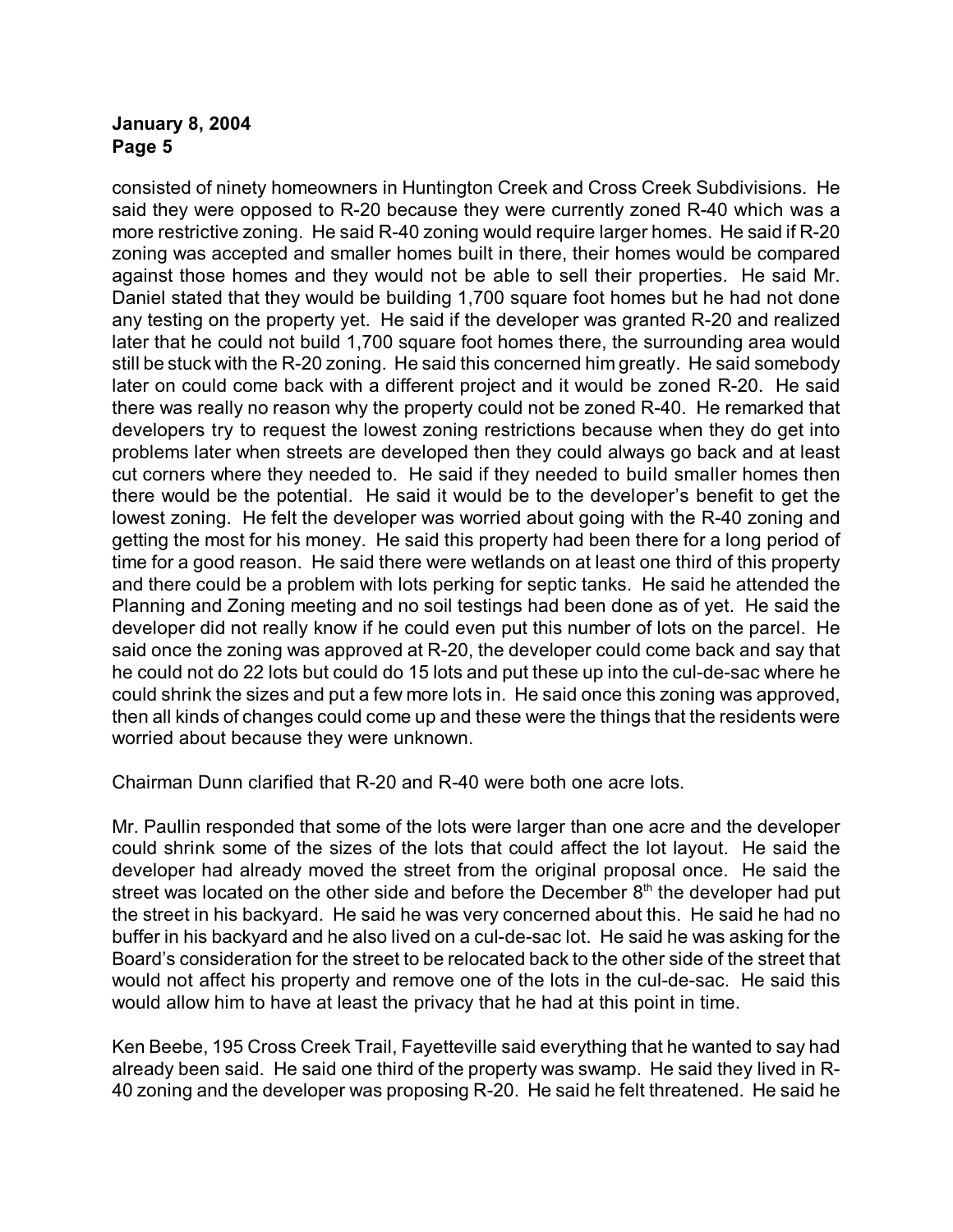had no guarantee that somewhere down the road something was not going to change. He said he was sure that any promises made tonight were done in good faith but things change. He said he would like to see R-40 zoning and also see the road moved. He said it was unfortunate that someone from the Planning and Zoning Commission did not have the opportunity to walk the land especially after a rain. He said there were parts of the property that smelled horrible. He said he did not see how in the world the property would perk.

Sandra Daniel, 389 Inman Road, Fayetteville said she appreciated the fact that the developer had moved the road to the opposite side. She said she still had some concerns such as property values. She said she agreed with some of the statements already made. She said she was concerned about the environmental issues. She said currently the water from the property in question runs onto her property pretty heavily. She said if the developer starts building and the vegetation and trees were removed then the runoff would just be greater. She said although the road was moved, she was concerned about it being on a hill and people turning into the property could cause accidents. She said she was also under the impression that her area was A-R consisting of five acre lots. She said she had five acres and she was told that it was blanket zoning. She said the house that she has as well as her neighbors' homes seemed to be R-5 which was five acres or more. She said the houses were built more than 1,200 square feet. She felt the only protection that the surrounding homeowners would have regarding 1,700 square foot homes would have to have this in writing from the developer. She said she was also concerned about the perk test because the property was also very wet. She expressed concern with nuisance, increased traffic, and security issues. She said the homeowners had not been contacted as they were told that they would be. She said Mr. Daniel had returned her call when she called him. She said she had asked him about the revisions and he told her that the revisions had been made and he would put a copy of the plat in her mailbox. She said he had done this last night about 8:00 p.m. She felt anything that would be approved should be put in writing. She said once a developer sells the property to a builder, the builder could do anything that he wanted. She was concerned that the value of her property being reduced. She said they had not been notified about the property being rezoned from A-R. She felt the back of the property should remain A-R and the entire proposal be denied. She pointed out that the Board of Commissioners had campaigned and pledged that they would not do this type of rezoning. She said the Board had a good track record where they had denied A-R rezonings. She said she and her neighbors were expecting the Board to continue to maintain their position to leave current A-R zonings as such. She said she appreciated any consideration that the Board could give in this matter.

William Brown, 411 Inman Road, Fayetteville said his property was located South of Ms. Daniel's property. He said he was concerned about the wetland areas. He said he did see where they had moved the road as well as the entrance to the road to the north side of the property. He said all of the other subdivisions on County Line and Inman Road all had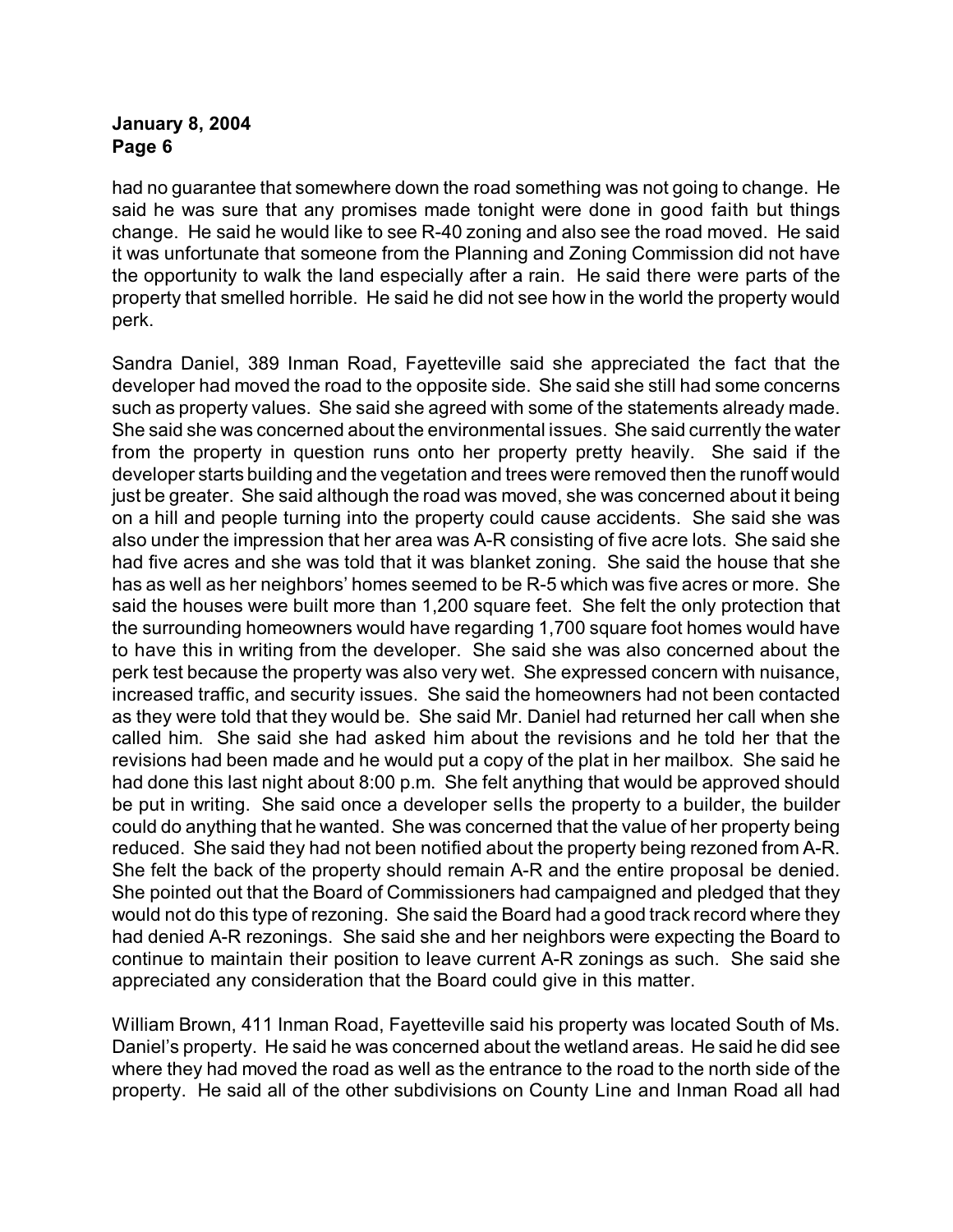deceleration lanes. He felt this would be advisable and a necessity because of the curve and the sloping of the road. He said with the road expansion that was proposed for 2006, there would be more traffic in the area. He said he was also concerned about the school situation. He said the schools were already over populated as well as the school buses. He said currently it was standing room only on school buses. He said he was also under the assumption that this property was zoned A-R for five acre lots. He said one acre lots would hurt him on the resale value of his home. He said if this rezoning was approved, he would consider moving. He said the marshy areas had a tendency to smell during heavy rains. He said after there was a problem with septic systems, it would come back to the county to be fixed.

Toni Meade, 175 Cross Creek Trail, Fayetteville remarked that this matter was very dear to her heart. She said they try hard to keep their subdivision very nice and a suitable place to raise their children. She felt there were issues that might come up in the future regarding this proposal. She said she wanted to know who would be responsible to make sure that this developer did what they said they were going to do. She asked if there were agencies in place to make sure that this developer and builder would do what they were promising that they would do.

Chairman Dunn remarked that the county would make sure that this property was developed properly.

Ms. Meade expressed concern with the possibility of the lots going from five acre lots to one acre lots. She said the homes would have the potential to be a lot smaller. She felt this would be a detriment to them. She said they had lived there for twelve years and this development would hurt their investment. She said they also owned a corner lot in the area and they were concerned about selling that lot and the future of it.

Larry Hertsfeldt, 305 Stoneridge Way, Fayetteville said he lived in Huntington Creek Subdivision. He said he was concerned about this property being changed to an R-20. He said there was no guarantee that the builder would build to meet R-40 requirements if it was zoned R-20. He felt if the developer was going to build to an R-40 standard then the property needed to be zoned R-40.

Barbara Perkins, 190 Cross Creek Trail, Fayetteville. She said her concern was for the eight small children who live in the cul-de-sac. She said they had lived there for almost seven years. She said the reason they moved to that location was because of the surrounding area. She said this area had been zoned R-40 and she wanted to see it remain R-40.

Chairman Dunn asked Mr. Daniel if he had any rebuttal.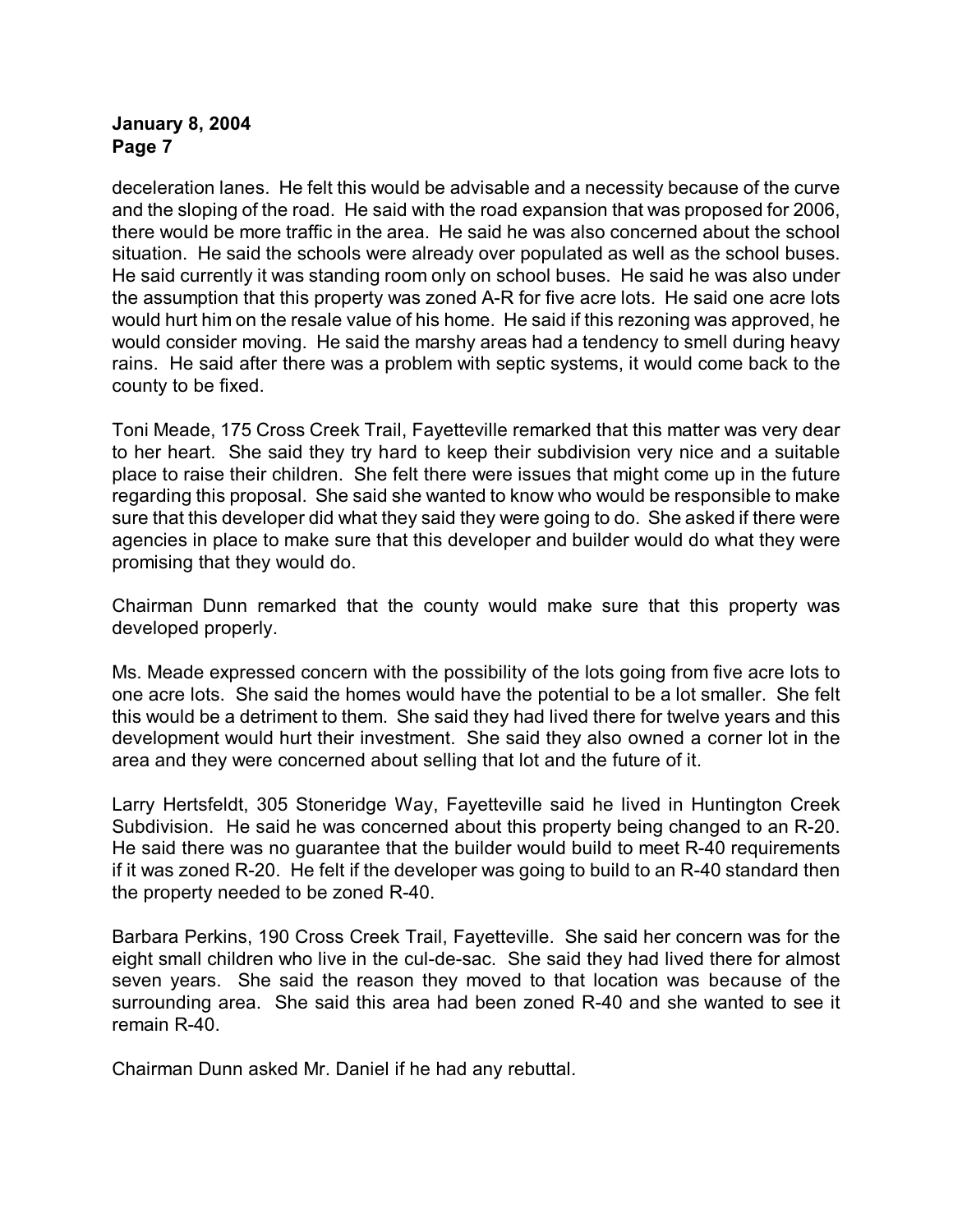Mr. Daniel remarked that the only thing that he would like to clarify was that they had met with staff and this had been a staff recommendation to go to R-20 with one acre lots. He said this was because of the current piece of property. He said this was one piece of property that has two zonings. He said staff felt that legally it would be best to put this together. He said as he had stated in the Planning and Zoning Commission meeting, they did not want to down grade this area. He said they could not put anymore lots in an R-40 zoning than they could in an R-20 zoning. He said they would build1,700 square foot homes. He said they were aware that they would have to prepare the necessary engineering statements and studies. He said in R-40 they would like to rezone the entire parcel to get the 22 lots. He said they had presented this as R-20 because staff in the Planning and Zoning Department had recommended approval of the R-20 to get both legally the conformity to this. He said there was already a majority of R-20 around the property.

Chairman Dunn remarked that there were a lot more R-40 lots around the property than R-20. He said one of the concerns that he has heard expressed was that Mr. Daniel had promised to meet with the people and did not. He said now these citizens were a little bit concerned about some of the other problems. He said if he was a landowner there he would feel the same way. He said these homeowners had their lives tied up in this piece of property. He said he had a little bit of a problem with Mr. Daniel not following up with the homeowners who had questions.

On motion made by Commissioner VanLandingham, seconded by Commissioner Wells to approve Petition No. 1117.03 to R-40 with the conditions that there will be a deceleration and acceleration lane and a ten (10) foot buffer that was recommended by staff, discussion followed.

Commissioner Wells asked if the motion included the existing three lots to make all of the property R-40 and Commissioner VanLandingham replied yes it was for all of the property.

Chairman Dunn clarified that the three R-20 lots would be converted to R-40 and all of the A-R would be R-40 as well.

Commissioner VanLandingham said he did not know how staff had presented this to Mr. Daniel as legally R-20 because the property was legally zoned right now and there was nothing illegal about it. He said R-40 was his preference. He said most of the surrounding property was zoned A-R or R-40. He commented on the drainage that Ms. Daniel was concerned about. He said they could not turn water from its natural flow to go on anyone else. He said if that did happen, the developer would have to answer for that problem. He said the configuration of this piece of property was such that larger parcels would be almost impossible. He discussed the issue of traffic concerns. He said they had recently lowered the speed limit to 35 miles per hour because of the excessive speed. He said he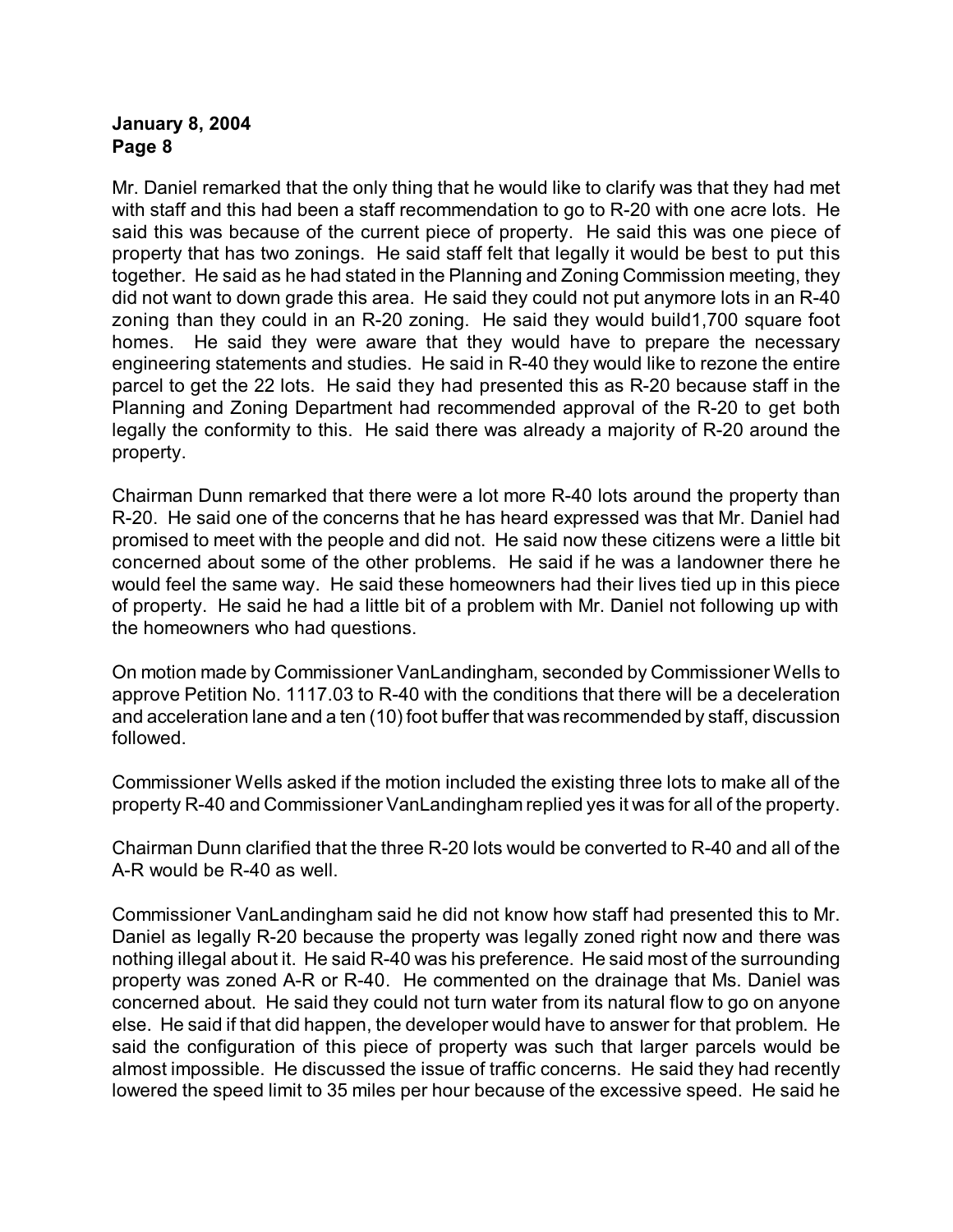travels that road approximately three times each week and he understood why the speed was reduced there. He said these were the reasons that he recommended R-40.

Commissioner Wells said she would like to echo some of the comments made by Commissioner VanLandingham. She said she would also like to address Ms. Daniel specifically. She said this Board did campaign and has held standards very high in Fayette County. She said the preponderance of the property in question tonight was A-R but it was a very small strip. She said the Board had to be very careful to make sure that it did not do anything that would deprive an individual of their ability to profit from their land within certain standards. She said because of the configuration of this particular piece of property and because it was bordered on one side by R-40 and partially on the other side by R-20 and A-R, it makes sense that this tiny portion of property could be moved to R-40 and give this gentleman the right to develop and benefit from the use of his property. She said this, however, was not going to be a blanket rezoning of all of the A-R in that area to an R-40. She said she could promise that. She said this was a unique configuration and that was the only reason that she was in support of changing it to an R-40. She said the Board would be protecting the citizens in that area. She said this was a tiny piece of land that might take the Board to court for somebody to say that they were being denied the proper use of their property if the Board held it to an A-R or five acre standard in that particular area. She said the Board would be ensuring that the soil studies were done and done properly and allow the gentleman to develop the property to R-40 standards as he has already suggested that he intended to do.

Commissioner Pfeifer said he would like to comment in support of the motion. He said he wanted to address some of the concerns including the issue of lots perking, access to the subdivision and whether or not this was proper, wetlands and so forth. He said all of these concerns were addressed under separate ordinances and all of these issues will be enforced. He said he wanted to make sure that everyone understood that. He said if lots did not perk, then the person owning those lots would have to deal with that and live with whatever they have received as a zoning from the Board. He felt this motion was very fair. He said he wanted to comment on the minutes from the Planning and Zoning Commission. He said the minutes did state that the petitioner was going to discuss the rezoning request with the homeowners in the area prior to this meeting tonight. He said that was not done and he wanted it noted.

Commissioner Frady felt this rezoning was workable and he agreed with what the other Commissioners had said.

Chairman Dunn said he had no reason to believe that anything Mr. Daniel had said was not true and that R-40 standards would be used in this development. He said if Mr. Daniel walked away from this project and the Board had zoned this property R-20 then someone else could put in smaller homes. He said if what Mr. Daniel said was accurate then it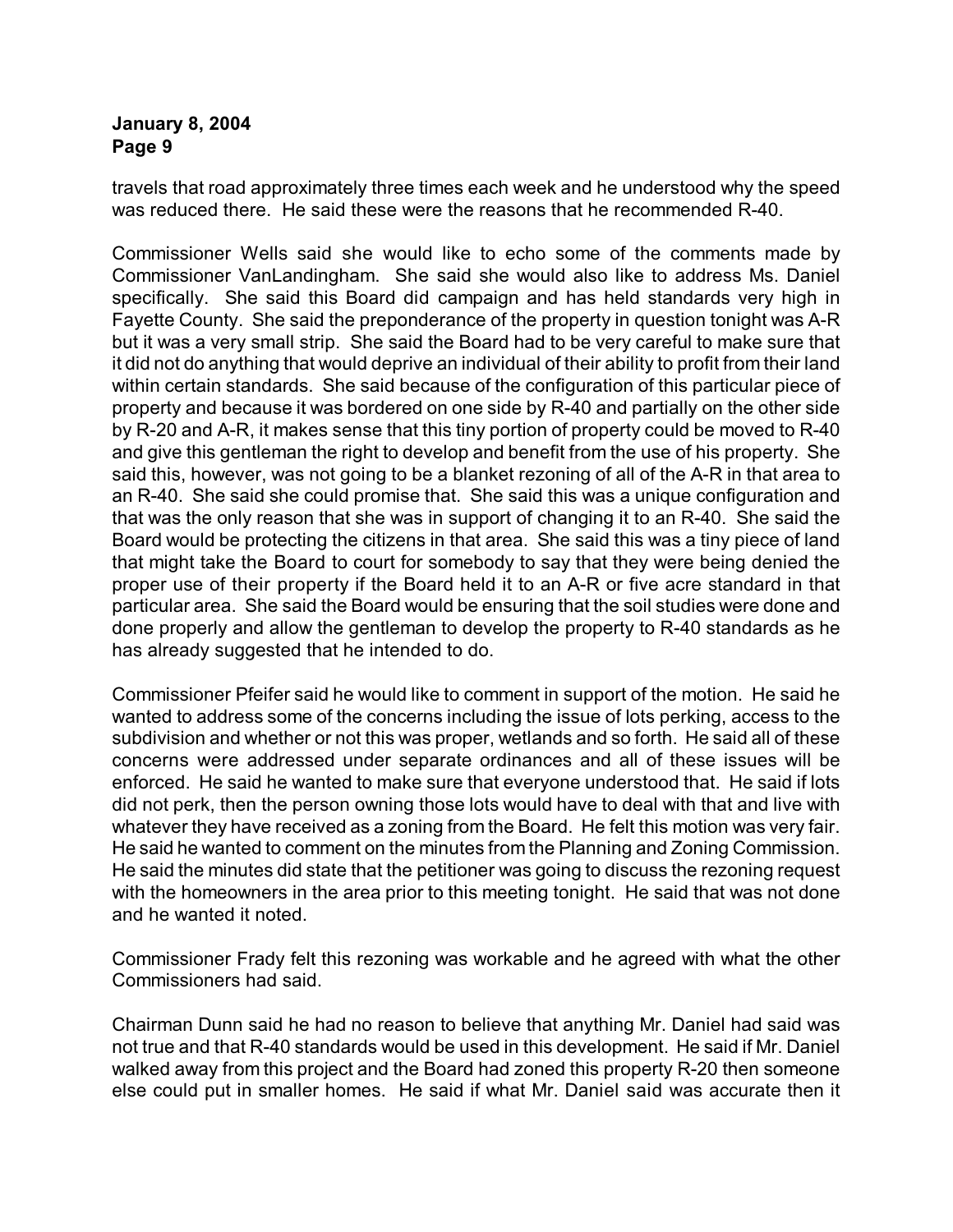should not hurt him at all to have the development R-40 instead of R-20 and at the same time it would reassure the neighbors that small homes would not be built in there. He said he would support this motion as well.

Commissioner Frady commented on the issue of an alternate site for septic tanks. He said there would have to be a main site for the septic tank and an alternate site in case the main site fails. He said this would to every parcel in this proposal as well.

Chairman Dunn remarked that Mr. Daniel being an engineer did understand that if a lot did not perk then it did not perk. He said if a lot did not perk in Fayette County, then nothing could be built on that lot.

Assistant County Attorney Dennis Davenport interjected that only the A-R portion of the property had been advertised for rezoning. He said to convert both the R-20 and the A-R portion to R-40 might not be consistent with the advertising. He said the zoning plat showed 25 acres of A-R and the petition before the Board showed 25 acres of A-R so the R-20 could not be voted on because it was not advertised.

Chairman Dunn asked what the Board would need to do tonight.

Attorney Davenport remarked that if it was the Board's desire to change the A-R to R-40 that could be done this evening.

Chairman Dunn asked if something could be done if the petitioner changed his request.

Attorney Davenport replied that there must be an advertising of the R-20 if the R-20 was going to be rezoned. He said the R-20 could be advertised between the time of this meeting and the next Commission meeting and the R-20 portion could be handled at that time or the Board could handle the A-R and the R-20 at that time.

Commissioner Wells asked if the applicant would have to file another petition and pay additional money.

Acting Zoning Administrator Chris Venice replied yes the applicant would have to go through the rezoning process for those three lots currently zoned R-20.

Commissioner Wells asked Ms. Venice if she had a problem with part of the property being R-20 and part of it being R-40.

Ms. Venice replied that the county did not allow two zonings on one piece of property.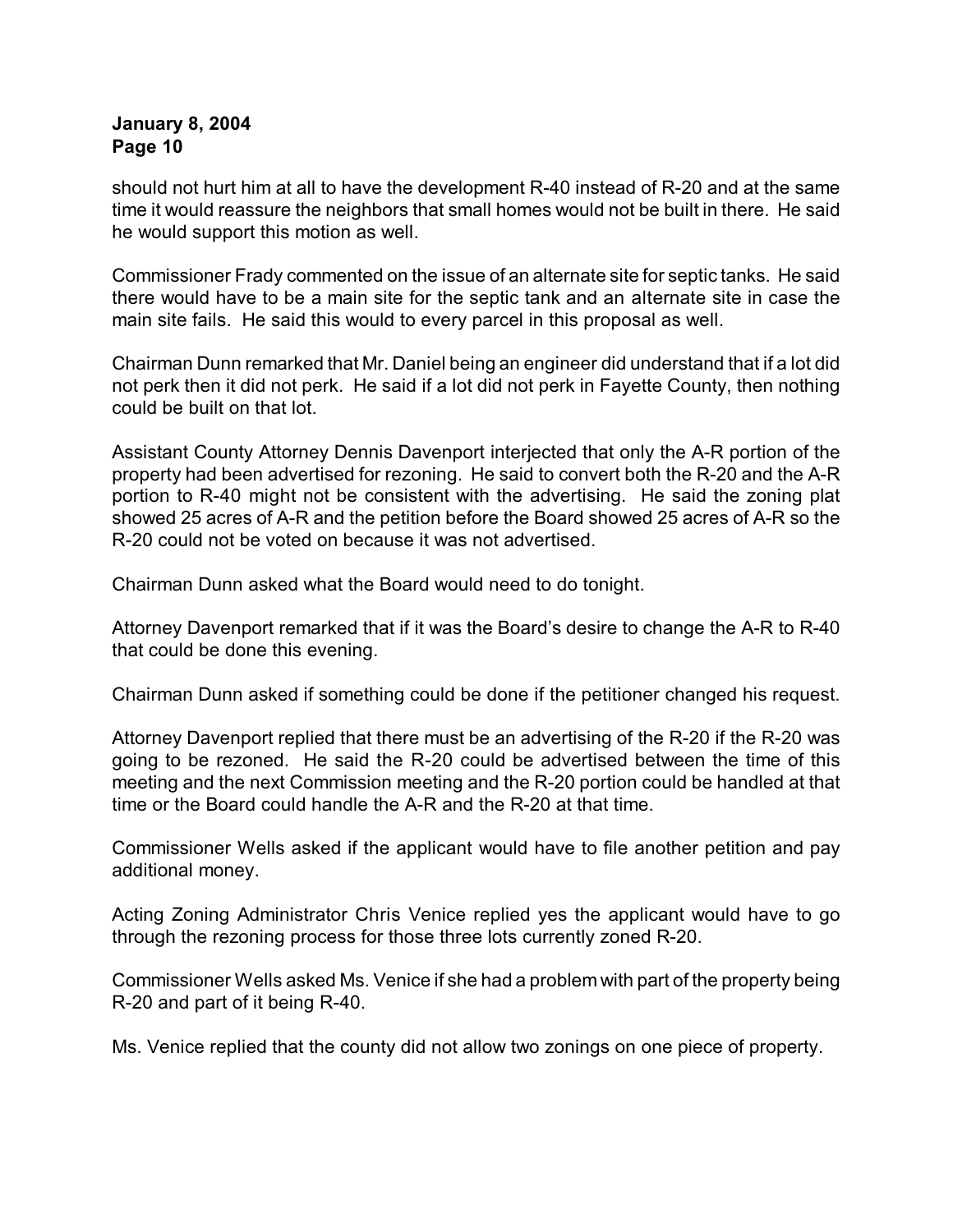Chairman Dunn remarked that clearly the Board was looking for a way to get R-40 on all of the lots and the Board would do whatever was necessary to get it.

Commissioner Frady asked if this petition could be withdrawn and tabled and then at the next meeting the applicant could advertise it and rezone the entire piece of property.

Commissioner Wells said the applicant would have to file a petition and start every thing all over again.

Ms. Venice remarked that the applicant had already paid a substantial sum for the A-R property so the Board could proceed with rezoning the R-40 tonight and then the applicant would take out a new petition, pay for the acreage of the R-20 and then bring that request before the Board in a rezoning petition in the usual process.

Commissioner Wells asked Mr. Daniel if that was what he would like to do.

Mr. Daniel replied yes that would be fine. He asked for consideration in waiving the petition fee because it was a staff recommendation from county staff that applicant go with R-20.

Commissioner Frady said he would agree to that request and Commissioner Wells agreed.

Chairman Dunn asked for the approximate amount of the fee.

Ms. Venice responded that the fee was based on acreage but the minimum fee was \$250.

Chairman Dunn said it was the consensus of the Board that it agreed to waive the applicant's fee. He said the three lots would have to be readvertised and this would be an R-40 subdivision. He said tonight the A-R would be converted to R-40.

Mr. Daniel asked the Board if applicant would have to go back before the Planning and Zoning Commission for this process. He asked if there was any way that applicant could get on the February meeting for the Planning and Zoning Commission.

Ms. Venice replied no and commented that the deadline would be February  $1<sup>st</sup>$  to be heard in March.

Commissioner VanLandingham asked if the Board proceeded tonight in rezoning this property R-40 and this property was already zoned R-20 would this be a condition of the motion that applicant come back before the Board and rezone those lots R-40 to make this binding.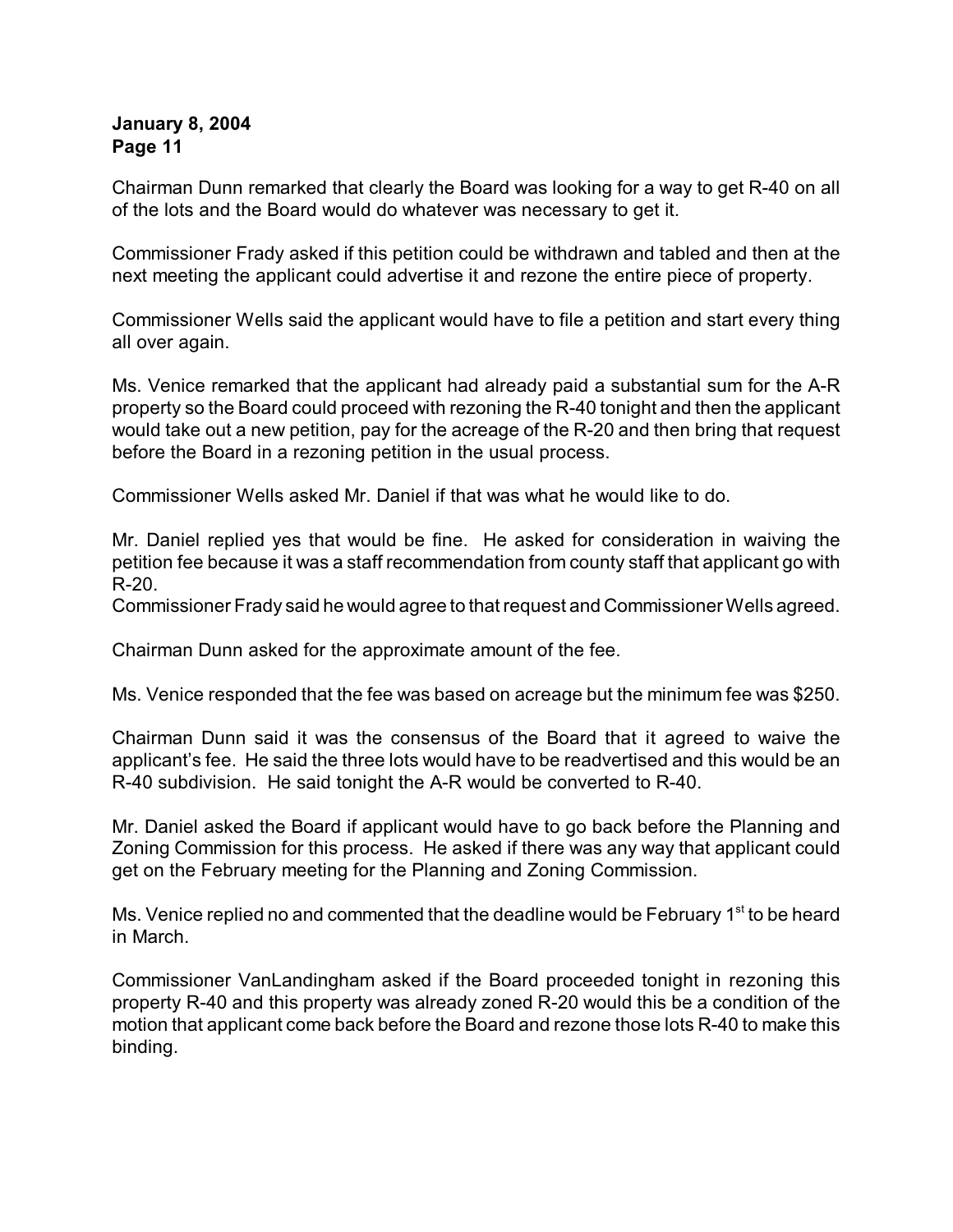Commissioner Wells replied yes, the applicant would have to do this. She said there could not be two different zonings in the same subdivision.

Chairman Dunn said the problem was that there were three lots in the R-20 area and the Board would not want the developer to build a smaller house there either.

Mr. Daniel asked if there was an option of developer having a conditional R-20 to the R-40 standards. He said that zoning condition goes with this property regardless of lots or owners.

Commissioner Wells replied no and the Board agreed that this could not be done.

Attorney Davenport remarked that this office has always been of the opinion that when someone attempts to condition a minimum house size greater than the minimum in the code and while the developer and builder might stick to it, it was something that could not be enforced to a third party.

Chairman Dunn remarked that the Board would have to amend the motion.

Commissioner VanLandingham said he would like to withdraw his motion and Commissioner Wells said she would withdraw her second to the motion.

On motion made by Commissioner VanLandingham, seconded by Commissioner Wells that the A-R portion of Petition No. 1117-03 be rezoned as R-40 conditioned with the acceleration and deceleration lanes and the stated condition of the ten foot buffer, discussion followed.

Attorney Davenport remarked that there was no acceleration or deceleration lane for this property. He said the A-R portion of this property was landlocked. He said there was no acceleration or deceleration issue for this portion of the property.

Mr. Daniel said that obviously now the developer was going to be asked to wait on the remaining three lots for a month. He asked if the developer could proceed in working with staff on the R-40 piece of property with construction documents and testing. He said right now staff would not accept that because the developer could not access the piece of property and they would not allow access through without something from the Board to say that the developer could proceed. He said basically the developer was being delay two months and this was going to be a lengthy process.

Ms. Venice remarked that the deadlines for site plan review were the first of the month to be heard that month. She said the January process had already begun. She said staff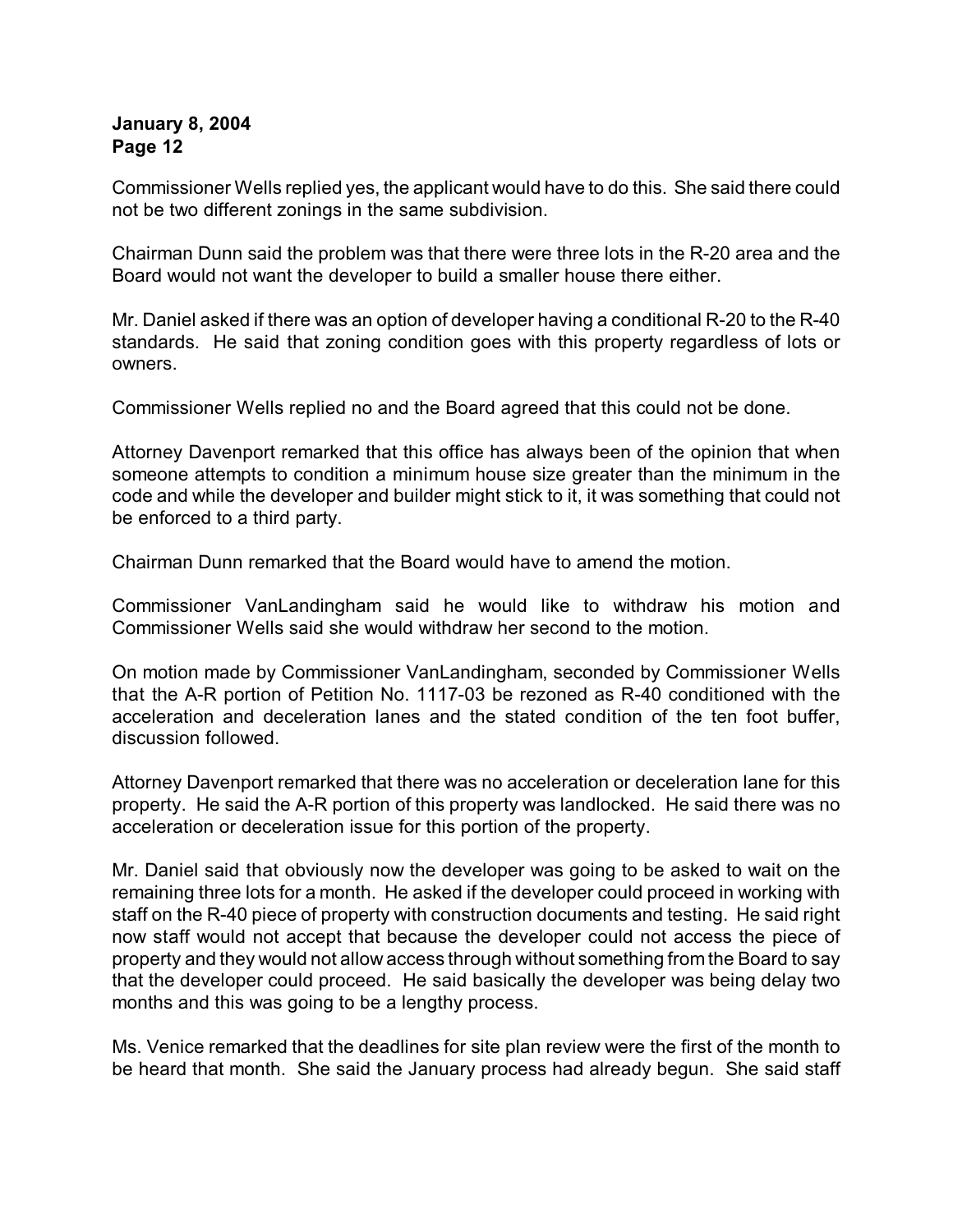could go ahead and take the petition on February  $1<sup>st</sup>$  and the rezoning and site plan review could occur simultaneously. She said it would still be in February.

Mr. Daniel said he wanted to make sure that the developer was not held up in progressing on in the area of engineering.

Chairman Dunn remarked that no work would be done on the property.

Ms. Venice remarked that no work would be done until site plan approval and that would not occur until the rezoning takes place.

Chairman Dunn clarified that everything in yellow on the plat was about to be rezoned R-40. He said the applicant would come back to the Board to request the other three lots to be rezoned R-40. He said he understood the applicant's concern in wanting to get started as soon as possible. He said this was going to take whatever time it would take in order to get it right.

Mr. Daniel said that was fine with applicant.

Commissioner Wells asked Commissioner VanLandingham to restate his motion again.

Commissioner VanLandingham clarified his motion.

On motion made by Commissioner VanLandingham, seconded by Commissioner Wells that Petition No. 1117-03 be approved as R-40 with the condition so stated in the proposal. The motion carried 5-0. A copy of the recommended condition, Staff's Analysis and Investigation, identified as "Attachment No. 2", follows these minutes and is made an official part hereof. A copy of the Ordinance and Resolution approving Petition No. 1117- 03, identified as "Attachment No. 3", follows these minutes and is made an official part hereof.

# **CONSIDERATION OF PROPOSED AMENDMENTS TO THE FAYETTE COUNTY ZONING ORDINANCE REGARDING ARTICLE VII:**

Acting Zoning Administrator Chris Venice remarked that this item was for consideration of proposed amendments to the Fayette County Zoning Ordinance regarding Article VII. Conditional Uses, Exceptions, and Modifications, Section 7-6. Transportation Corridor Overlay Zone, A. S.R. 54 West and S.R. 74 South Overlay Zones, 6. Landscape Requirements; B. S.R. 85 North Overlay Zone, 5. Landscape Requirements; and C. General State Route Overlay Zone, 9. Landscape Requirements. She said the Planning Commission recommended approval 5-0.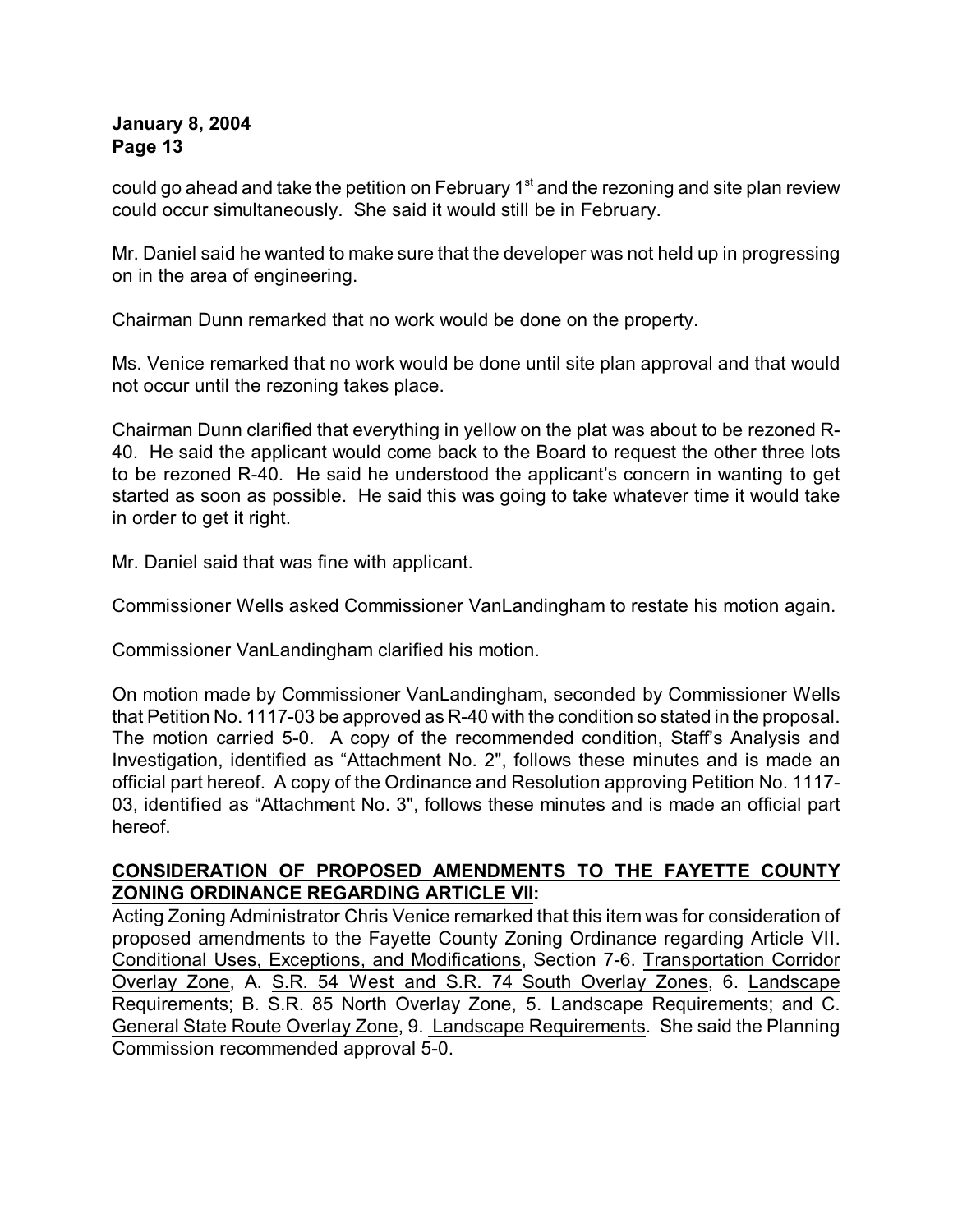Ms. Venice asked for the Board's consideration to withdraw this item from the agenda this evening. She said there were too many questions and concerns regarding this item for staff to proceed. She asked for the Board's consideration to send this item back to the Planning Commission workshop and it would be brought back to the Board just as soon as these concerns could be resolved.

On motion made by Commissioner Wells, seconded by Commissioner Frady to withdraw this item per the request of the Acting Zoning Administrator Chris Venice. The motion carried 5-0.

# **DISCUSSION OF WEB UPDATE CONTRACT WITH DESIGN PREVIEWS, INC. D/B/A 11 FINGERS:**

Commissioner Wells said that she had spoken with Finance Director Mark Pullium regarding this item. She said she had just received a copy of the contracts this afternoon and she had not had a chance to review these. She asked for consideration to table this item until the next meeting.

Chairman Dunn said he had requested this item to be tabled from the last meeting because the Board had a contract that it was asked to vote on that night. He said staff had done a lot of hard work and they had changed things. He said he gave them a lot of credit for quickly getting changes made, however, they arrived late. He stated now the Board had two contracts to consider that were not before the Board last time. He felt this was a new request.

It was the consensus of the Board that this item be tabled to a future Commission meeting.

# **CONSIDERATION TO PUT BEFORE THE VOTERS OF FAYETTE COUNTY AN ORDINANCE THAT WOULD ALLOW FACILITIES IN THE UNINCORPORATED PORTION OF THE COUNTY TO SELL "LIQUOR BY THE DRINK":**

Chairman Dunn said the Board had a request from one of the county's citizens. He said the Palmer Course at Starr's Mill was requesting that liquor by the drink in the unincorporated county be put on the March 4<sup>th</sup> Presidential Primary Ballot. He said he had contacted Mr. Boykin and informed him that this was an impossibility because of some of the technical requirements of doing this. He said if this was done it would have to wait until July. He said Mr. Boykin's request was that this issue be put on the ballot and let the citizens of the county vote on whether or not they would like liquor by the drink in the unincorporated county. He said one of the issues that Mr. Boykin raised in his letter was that 52% of the county including all three of the larger cities already have liquor by the drink. He said any business that sells food or beverages in the unincorporated county was at somewhat of a disadvantage business wise. He said Mr. Boykin was asking for consideration for this issue to be put out for a vote by the citizens.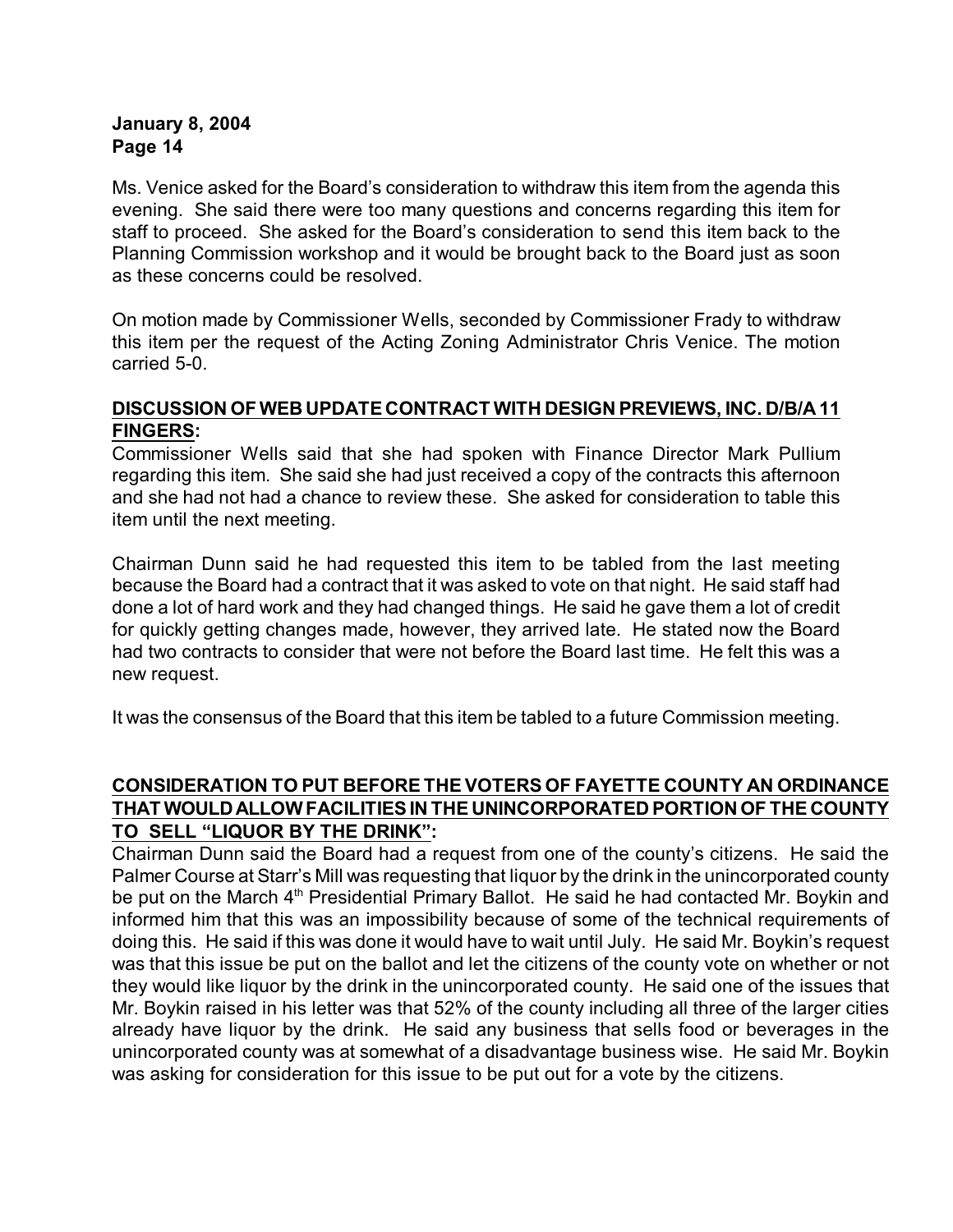Commissioner VanLandinghamsaid he had some reservations and he said he would resolve not to put this on the ballot by action of the Board. He said the restaurants that were already in the county were there in full knowledge of the restrictions. He said these restaurants were not being deprived of anything. He felt the proper way to handle this would to have a petition circulated getting the required signatures prior to it coming to the Board. He said he did not feel that the Board should take the initiative to do this. He felt the petition was the way to handle this. He said he appreciated Mr. Boykin's honesty in stating that this was a monetary issue but that would be for just a very few people. He felt the cost that would be incurred through the abuse of alcohol that there was no way that he could in good conscience take the initiative to bring this about in the unincorporated area. He said the cost that was incurred through rehabilitation from treatment through the accidents that occur was tremendous. He felt the Board of Commissioners had no business bringing this to the citizens. He said if the citizens wanted this done through a petition, then that was the way it would be. He said as far as this Board taking the initiative to do it, he did not feel that the Board should get involved.

Commissioner Frady said he agreed and would not vote to initiate this action. He said if the required number of signatures was obtained from the citizens, then he would support this item going on a ballot.

Commissioner Pfeifer said he would have to agree that there was a process of getting an issue on a ballot. He said one way was either by having a petition signed by members of the public and the other one was coming before this Board for permission. He said he would not oppose this issue being on a ballot but he felt it should get there by public petition.

Commissioner Wells remarked that a couple of years ago she would have been in exactly the same position. She said as she had gotten older, she felt she had gotten a little wiser. She said since 9/11 she had been very concerned about government becoming more and more intrusive. She said when they started talking about a national I.D. card and fingerprinting she started looking at her role as an elected leader. She said she had started looking at every decision that she makes on the Board even more closely than she did before. She said she had come to realize that she was on the Board to represent the people. She said she was not there as a parent of the people. She said she did not have a problem with putting this on the ballot for the constituents to vote on. She said she believed the constituents in Fayette County were educated and intelligent people who could make up their own minds. She said for her to say that they were not and that this was not good for them or bad for them would put her in a very maternalistic position.

Commissioner Wells further commented that she also had another problem with this. She said she was not saying that she was in favor of liquor by the drink or opposed to it. She said it was immaterial because she did not drink liquor so it did not matter to her. She said what mattered to her was whether or not the citizens had a right to express themselves at the polls. She said she had pulled up some information on Mothers Against Drunk Driving. She said what amazed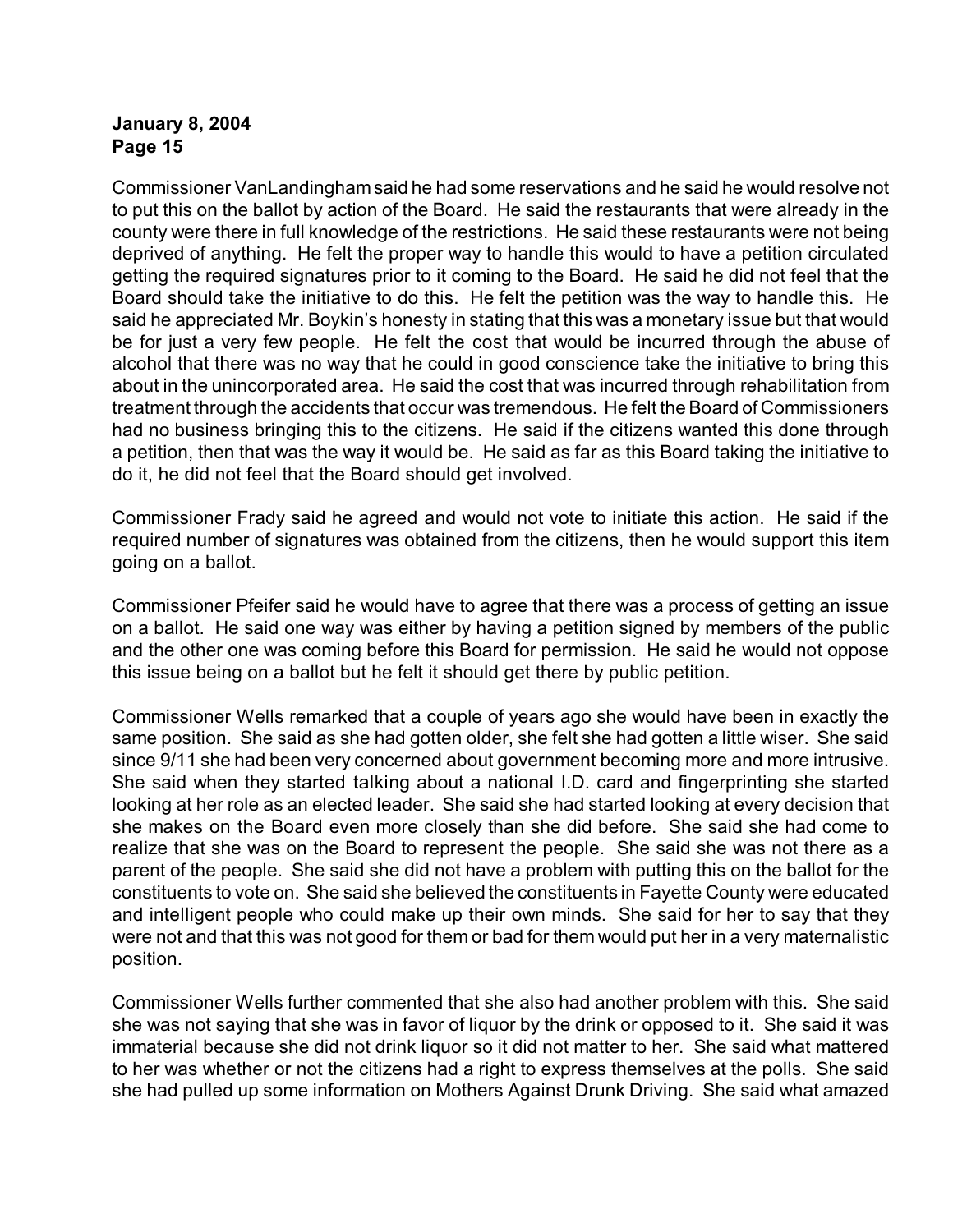her was the fact that it said that a standard drink was defined as twelve ounces of beer, five ounces of wine or 1.5 ounces of 80 proof distilled spirits. She said the important part was that it said all of these contain the same amount of alcohol. She said in Fayette County citizens could buy beer and wine. She said for some reason this Board had decided that people could not buy

distilled spirits or liquor. She asked what the Board was governing here if these all have the same amount of alcohol in them. She said it was not her role to say that this was immoral or that this was not right. She agreed that there were costs for treating people who have alcoholism but there were costs for a lot of things. She said this Board has to determine that as adults in the community that the voters have a right to vote on it. She said as indicated in the letter 52% of the citizens in Fayette County have all decided that this was what they wanted. She said whether she was in favor of this or not, it was her responsibility to put it on the ballot and allow the citizens to vote for it especially since people can already drink beer and wine and the alcohol content was the same.

Commissioner Frady felt that beer and wine were state law and there was not much the county could do about it. He said he was not deciding on what the people could or could not do. He said he was going the way in which he thought the people could get this on the ballot. He said if enough signatures were obtained he would be the first one to put this on the ballot.

Commissioner Wells said the Board members were elected to make decisions and the decision here was if 52% of the community had already said that they wanted to have liquor by the drink should the Board say they needed to go back through the list of getting signatures and come back and show the Board that they really want this on a ballot. She felt this was treating the citizens of Fayette County as though they were not bright enough to figure out what they wanted.

Commissioner Frady said he took exception to Commissioner Wells' saying that the Board was saying that the people were not smart enough. He said the citizens were smart enough. He said this was only Commissioner Wells' interpretation and not the Board's interpretation. He said the Board was not interpreting but just saying how the citizens should do it.

Commissioner Wells said what she was hearing was very paternalistic and this caused her concern.

Chairman Dunn said he agreed with Commissioner Wells for some of the same reasons and also had some other reasons. He said the law provided two ways of making this decision to get something on a ballot.

Attorney Davenport remarked that it would take approximately 20% to 30% of the registered voters in the last Presidential election county-wide.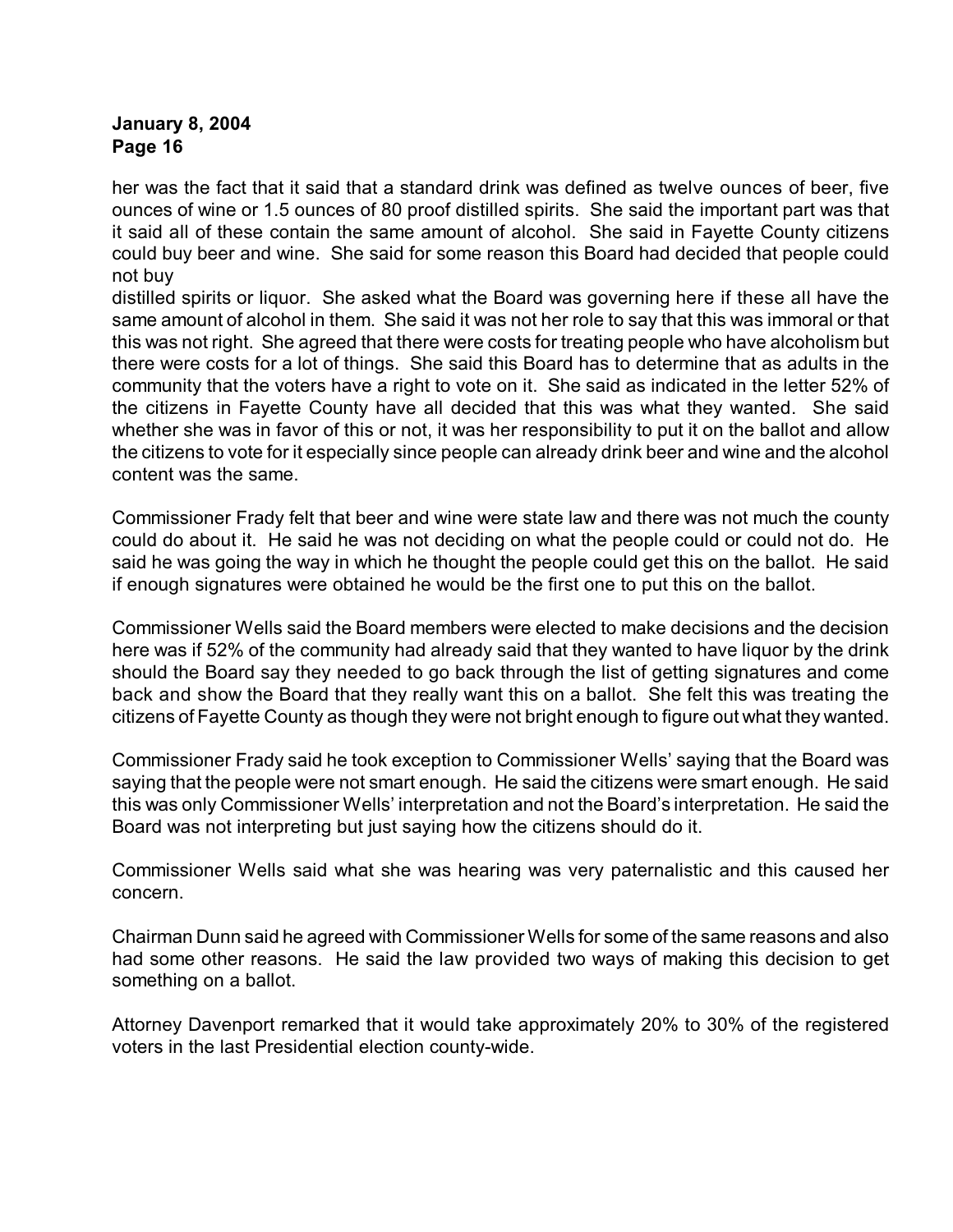Chairman Dunn said this would take thousands of signatures and people could get signatures but it would take time. He said county staff would have to verify each and every signature and tract down the person who made the signature. He said this was an awful lot of work for county staff. He noted that already most people in the county had access to liquor by the drink where they live. He said the only people who had not had the opportunity to vote on this were the people who lived in the unincorporated county and he felt they should be able to vote. He said he now lived in the unincorporated county. He said he lived in the City of Fayetteville when the liquor by the drink was on the ballot there. He said he voted in that election and if his vote had been the swing vote there would be no alcohol in the City of Fayetteville. He said this was irrelevant. He said anyone in the unincorporated county could vote without putting county staff through such a drill to verify thousands of signatures. He said this was also no cost to a taxpayer to put it on the ballot. He felt people could just vote yes or no and the county was not going to tell people how to vote or advocate one way or the other for it. He said this would save a lot of trouble and it was the most cost effective way to do it and the taxpayers would pay nothing for it. He said the people in the county would all be treated equally. He said he was sympathetic to the abuse of alcohol and the damage that it can do but anyone in the unincorporated county who wanted to abuse alcohol could get in their vehicle, drive to a city and then drive back. He said he did not feel the Board was doing anything to stop D.U.I.'s or to stop people from abusing alcohol if it was not available in the unincorporated county. He said there were only a couple of restaurants that this would apply to at this point. He said one of these was The Olde Mill restaurant on S.R. 54. He pointed out that these two restaurants were sitting at a disadvantageous position because every restaurant in all three cities in the county could sell alcohol now. He felt it would be consistent on the part of the Board not to say whether it was for it or against it but just to allow it to go on the ballot.

Commissioner Pfeifer asked how the cities had gotten their requests on the ballot.

Commissioner VanLandingham replied it was done by petition.

Chairman Dunn remarked that it was petitioned twice in Fayetteville and failed. He said the third vote was not a petition. He said the third vote by the City Council was to put it on the ballot. He said in Tyrone it was a decision by the Town Council without a petition. He said he did not recall how this was done in Peachtree City since it was so long ago.

Commissioner Frady said that he had always taken the stand on this issue that he would never vote to put this on a ballot without a petition and he was going to stand by that. He said this had been his position since he had been in politics.

Chairman Dunn clarified for Mr. Boykin that the only way that this would be put on the ballot was if the appropriate amount of signatures were garnished by people in the unincorporated county.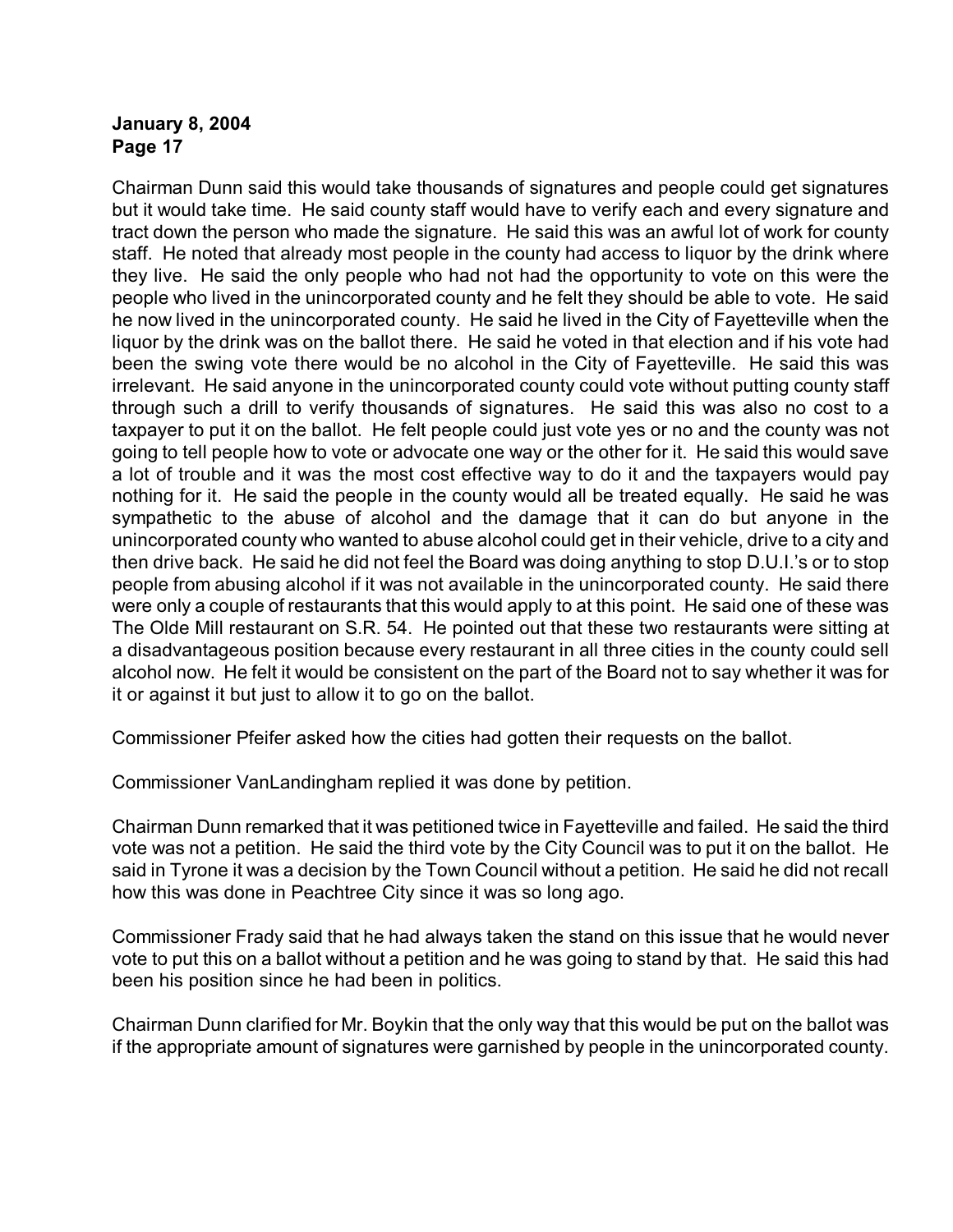**CONSENT AGENDA:** Commissioner Frady requested item number 3 be removed for discussion. On motion made by Commissioner Wells, seconded by Commissioner Frady to approve consent agenda items 1, 2, 4, 5, 6, 7, 8, 9 and 10 as presented. The motion carried 5-0.

**AUTHORIZATION TO SIGN CHECKS:** Approve authorization to sign checks combining any of the following two signatures for transactions exceeding \$5,000: Chairman, Vice Chairman, County Administrator.

**AUTHORIZATION TO SIGN CHECKS:** Approve authorization to sign checks for transactions \$4,999 or less: Chairman, Vice Chairman, County Administrator.

**AUTHORIZATION TO EXECUTE CONTRACTS, RESOLUTIONS, AGREEMENTS AND OTHER DOCUMENTS:** Approval of the Chairman and Vice Chairman to execute contracts, resolutions, agreements and other documents on behalf of the Board of Commissioners.

Commissioner Frady said he would like the verbiage changed to "and other documents approved by the Board of Commissioners."

On motion made by Commissioner Frady, seconded by Commissioner VanLandingham to change the verbiage on this item to read "Approval of the Chairman and Vice Chairman to execute contracts, resolutions, agreements and other documents approved by the Board of Commissioners." The motion carried 5-0.

**APPROVAL OF COMMISSION MEETING SCHEDULE FOR 2004:** Approval of proposed meeting schedule for 2004. A copy of the schedule, identified as "Attachment No. 4", follows these minutes and is made an official part hereof.

**RESOLUTION NO. 2004-01 APPROVED:** Approve Resolution No. 2004-01 to appropriate funds necessary for the lease payment on the jail expansion and courthouse. A copy of the Resolution, identified as "Attachment No. 5", follows these minutes and is made an official part hereof.

**RESOLUTION NO. 2004-02 APPROVED:** Approve Resolution No. 2004-02 renewing Resolution No. 90-07 which imposes a \$1.50 monthly "911" charge upon each exchange access facility subscribed to by telephone subscribers. A copy of the Resolution, identified as "Attachment No. 6", follows these minutes and is made an official part hereof.

**RESOLUTION NO. 2004-03 APPROVED:** Approve Resolution No. 2004-03 renewing Resolution adopted on March 25,1999 which imposes a \$1.00 monthly "911" wireless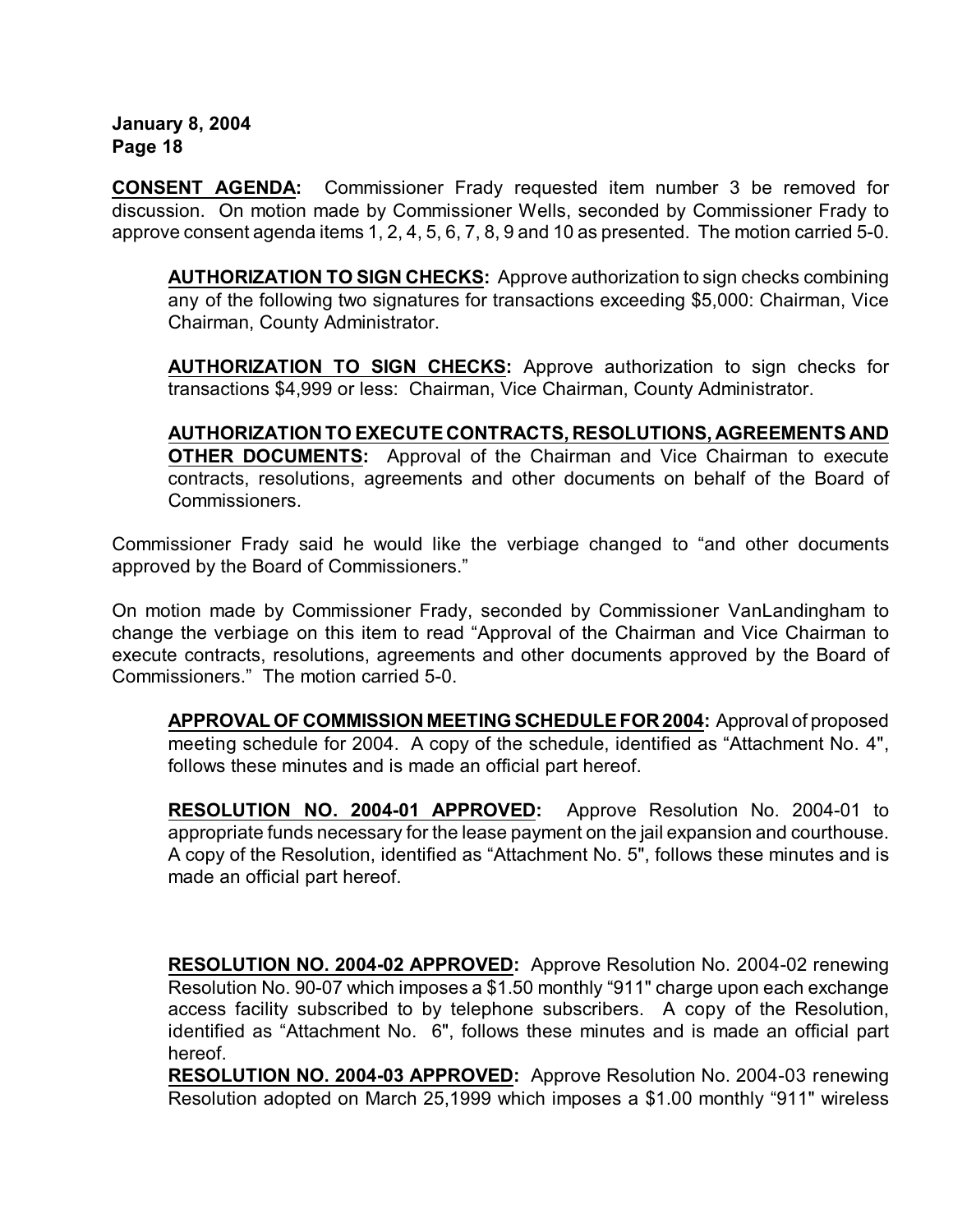enhanced charge upon each exchange access facility subscribed to by telephone subscribers. A copy of the Resolution, identified as "Attachment No. 7", follows these minutes and is made an official part hereof.

**SONS OF CONFEDERATE VETERANS - SIGN REQUEST APPROVED:** Approval of request from the Sons of Confederate Veterans to place a sign on the old courthouse lawn on April 3 through April 17, 2004 to advertise the annual celebration of Confederate Memorial Day on April  $26<sup>th</sup>$ . A copy of the request, identified as "Attachment No. 8", follows these minutes and is made an official part hereof.

**THERESEOCHELTREE REAPPOINTED TO BOARD OF TAX ASSESSORS:** Approval of request from Tax Assessor Ellen Mills to reappoint Therese Ocheltree to a six year term on the Board of Tax Assessors commencing January 1, 2004 and expiring on December 31, 2009. A copy of the request, identified as "Attachment No. 9", follows these minutes and is made an official part hereof.

**MINUTES APPROVED:** Approval of minutes for Board of Commissioners meetings held on December 3, 2003, December 11, 2003 and Special Called Executive Session held on December 22, 2003.

#### **PUBLIC COMMENT:**

Members of the public are allowed up to five minutes each to address the Board on issues of concern other than those items which are on this evening's agenda.

There was no public comment.

# **STAFF REPORTS:**

**EXECUTIVE SESSION:** Attorney Davenport requested an executive session to discuss four legal items.

**APPROVAL OF APPOINTMENTS:** Chairman Dunn stated there was a request from the Democratic and Republican Parties to approve their new appointments for the four year terms on the Board of Elections. A copy of the requests, identified as "Attachment No. 10", follow these minutes and are made an official part hereof. He said the Republican Party had nominated Richard Hobbs to serve the next four year term. He said the term would commence on February 1, 2004 and there was a requirement to get this to the State fifteen days prior to the completion of the current people's term of office. He said the Democratic Party had nominated Al Lamothe for another four year term and was the current person serving on that board. He remarked that Richard Hobbs would be replacing Steve Kiser. He noted that Marilyn Watts was the Commission's representative.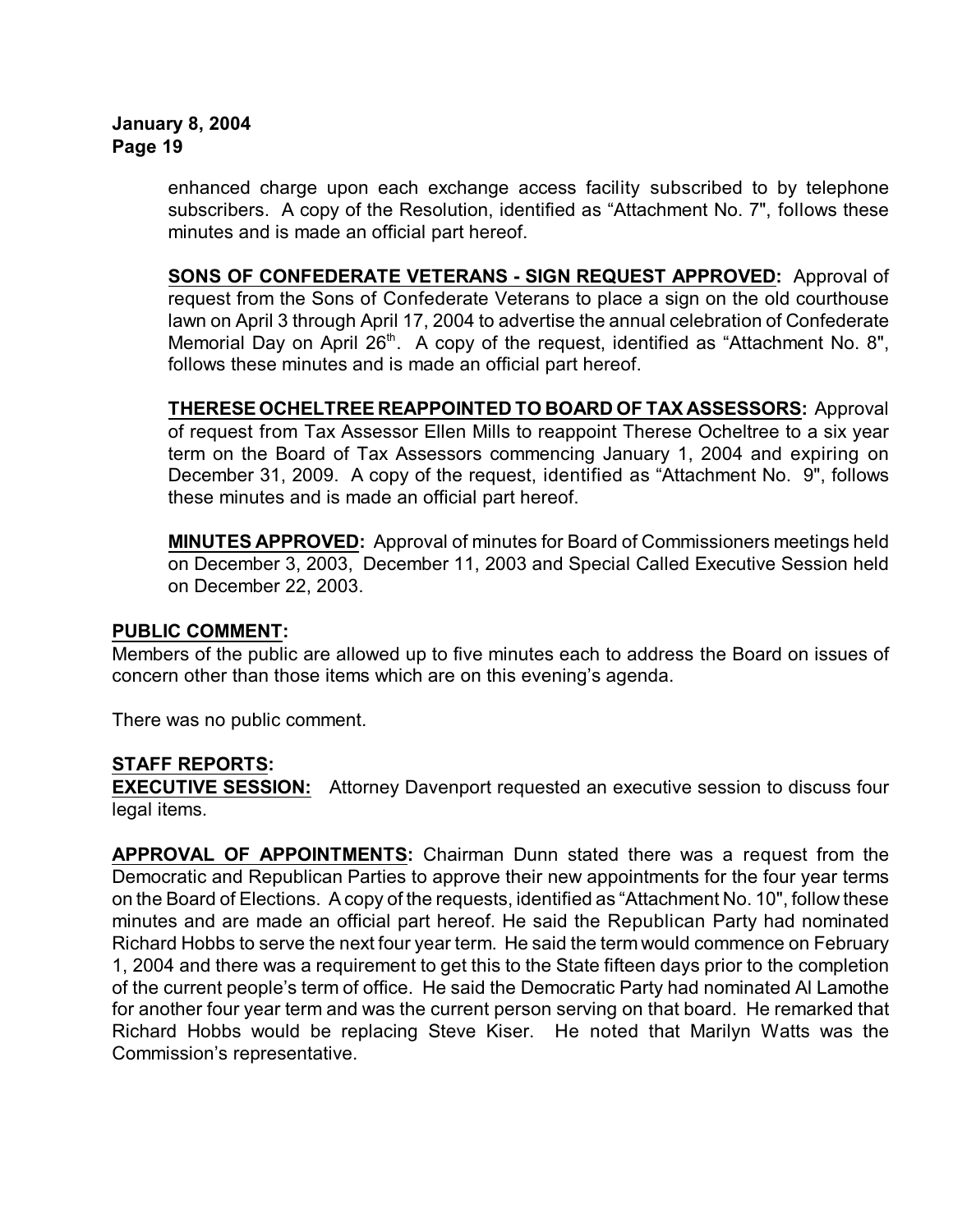On motion made by Commissioner Wells, seconded by Commissioner VanLandingham to execute and forward the Affidavits to the State. The motion carried 5-0.

Chairman Dunn remarked that Steve Kiser had served on the board with distinction for four years and Mr. Lamothe had served on the board as well. He said both of them had done a great job during the elections and their service to the community was greatly appreciated.

**EXECUTIVE SESSION:** On motion made by Commissioner Wells, seconded by Commissioner VanLandingham to adjourn to executive session to discuss four legal items. The motion carried 5-0.

**LEGAL:** Attorney Davenport advised the Board on a legal item.

The Board took no action on this matter.

**LEGAL:** Attorney Davenport advised the Board on a legal item.

The Board took no action.

**LEGAL:** Attorney Davenport advised the Board on a legal item.

On motion made by Commissioner Wells, seconded by Commissioner Frady authorizing Attorney Davenport to proceed in this matter. The motion carried 5-0.

**LEGAL:** Attorney Davenport advised the Board on a legal item.

On motion made by Commissioner VanLandingham, seconded by Commissioner Frady authorizing Attorney Davenport to proceed in this matter. The motion carried 5-0.

**EXECUTIVE SESSION AFFIDAVIT:** On motion made by Commissioner Wells, seconded by Commissioner Pfeifer to authorize the Chairman to execute the Executive Session Affidavit affirming that four legal items were discussed in executive session. The motion carried 5-0. A copy of the Affidavit, identified as "Attachment No. 11", follows these minutes and is made an official part hereof.

There being no further business to come before the Board, Chairman Dunn adjourned the meeting at 9:20 p.m.

\_\_\_\_\_\_\_\_\_\_\_\_\_\_\_\_\_\_\_\_\_\_\_\_\_\_\_\_\_\_\_ \_\_\_\_\_\_\_\_\_\_\_\_\_\_\_\_\_\_\_\_\_\_\_\_\_\_\_\_\_\_\_\_